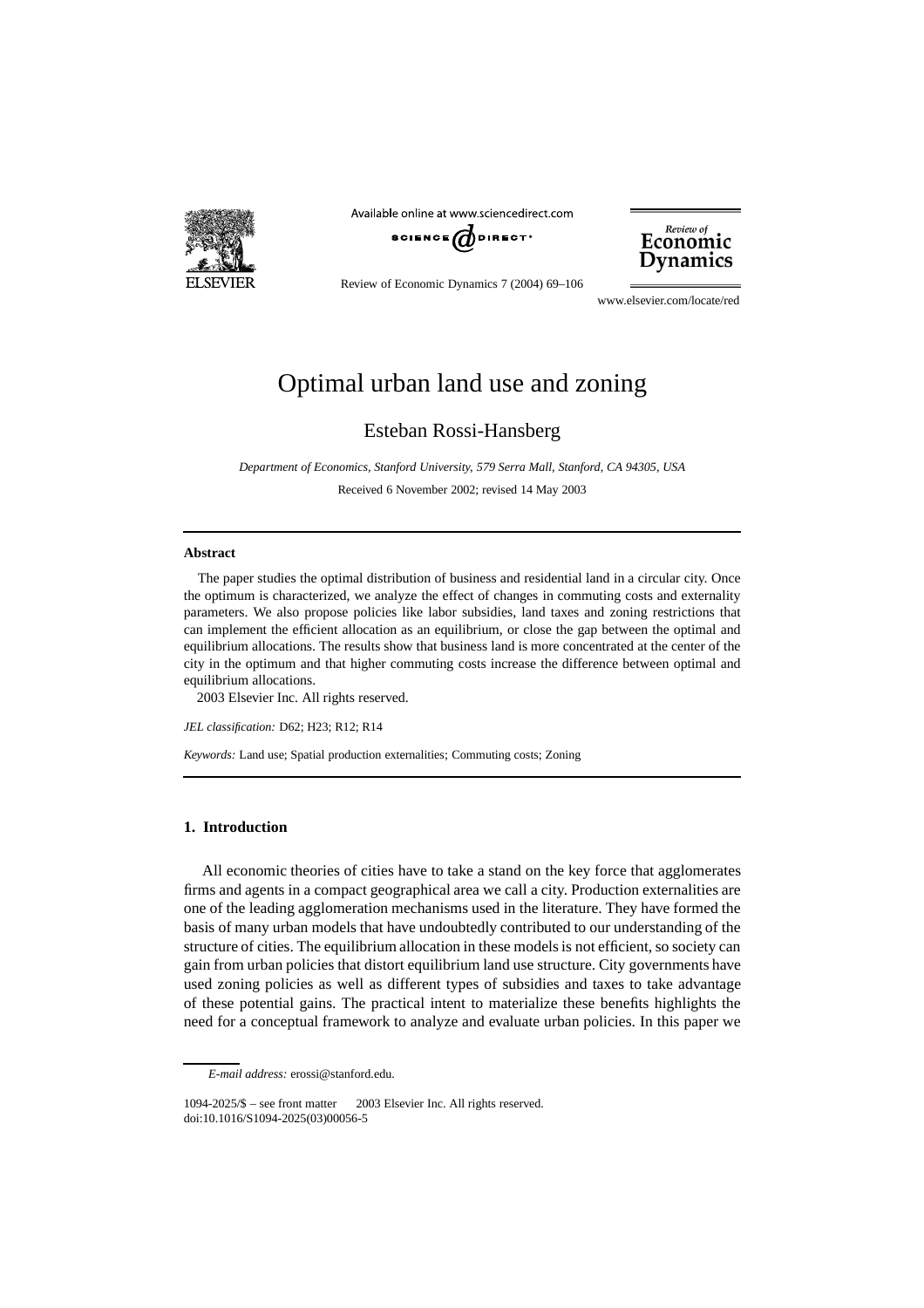characterize the optimal distribution of urban land, and use this analysis to design policies that improve the efficiency of equilibrium allocations.

Our focus is on allocations that maximize total production net of total consumption in the city. Or, equivalently, total rents. The theory determines the distribution of business and residential land together with employment and residential densities at all locations in the city. The two main forces that determine the optimal allocation of land in our theory are spatial production externalities and commuting costs. The first force agglomerates firms in clusters. The second disperses producers, so that workers can live close to their work places. The trade-off between these two forces leads to optimal allocations that differ depending on the size of commuting costs and the form and degree of external effects. Low transport costs lead to a central business district with high employment density, while higher transport costs result in low employment density or residential areas at the center. If spillovers decline faster with distance, producers concentrate closer to the center of the city, and business areas become smaller but with higher employment densities.

We use the model to analyze potential policies to improve efficiency in the city. We find that location specific labor subsidies are sufficient to implement the optimal allocation as an equilibrium. In contrast, zoning restrictions cannot implement the optimal allocation, but they can improve the efficiency of the equilibrium allocation, especially when commuting costs are high.

Our results show that business land and employment are more concentrated in the optimal than in the equilibrium allocation. In equilibrium, the higher commuting costs the more mixed areas in the city.<sup>1</sup> In the optimum, mixed areas will disappear and the land use structure will resemble a Mills city (a central business center surrounded by residential areas, following Mills, 1967) for reasonably high commuting cost. Even higher commuting cost will yield multiple business or residential sectors. We will prove that it is *never* optimal to have mixed areas in the city.

The higher concentration of the optimal employment density is illustrated in Fig. 1, where we have plotted the Lorenz Curve of employment concentration in New York City.<sup>2</sup> We find parameters so that the equilibrium Lorenz Curve fits the data as well as possible. We then use the same parameter configuration to compute the Lorenz Curve for the optimum. The figure suggests that employment in New York City should be much more concentrated.

Another implication of the model is that the difference between the Pareto Optimal allocation and the equilibrium allocation is smaller as the cost of commuting decreases. In equilibrium, when commuting costs are low, the allocation resembles a Mills city. The same is true in the optimal allocation, but with more concentrated business areas. In contrast, high commuting costs imply different optimal and equilibrium land use structures. Of course, the optimal employment density is greater than the equilibrium density, since the effect on other firms of one firm employing more workers is internalized.

<sup>1</sup> A mixed area is defined as a section of the city where workers live at, or very close to, their work places.

<sup>2</sup> The data comes from the 1992 Economic Census Zip Code Statistics. We calculate total employment in each Zip code by adding employment in the service, retail and manufacturing sectors. Employment data for the manufacturing sector is only given as a range; we use the middle of the range as the employment observation in this sector.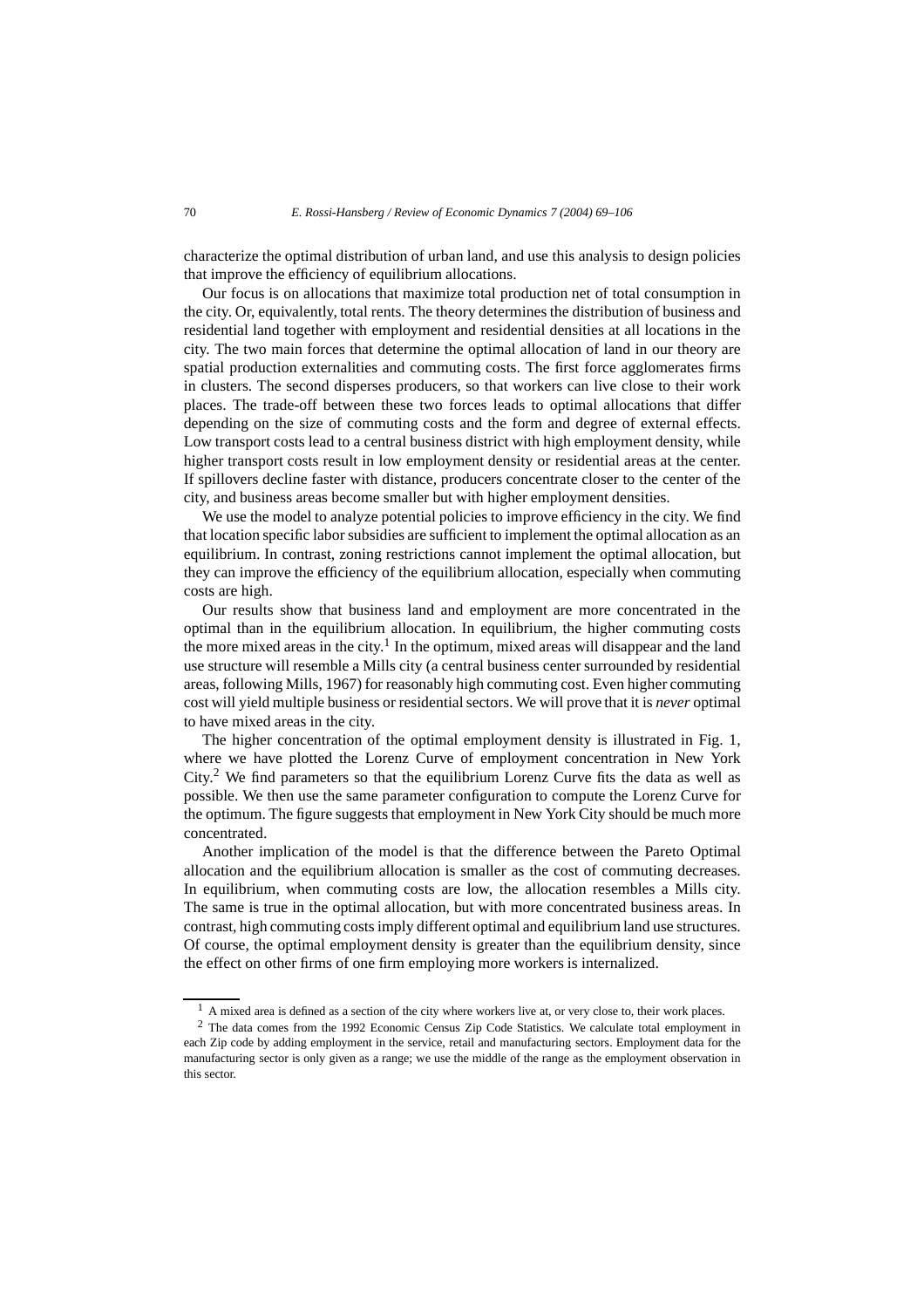

Fig. 1. Lorenz curves of employment in New York city.

There are two sources of gains from reducing commuting costs: a direct effect of agents paying less commuting costs per mile commuted and an indirect effect via the concentration of business areas. Policies like road construction, improving public transportation and parking space provision should consider this additional gain. The indirect effect has been mostly forgotten in the literature since we lacked a framework to study land use structures within cities. The need for this framework is also evident in the design of zoning restrictions. This paper tries to provide that framework.

Borukhov and Hochman (1977), Dixit (1973) and Hochman and Pines (1982) study the problem of optimal allocation of workers within a city. These three papers obtain densities of workers and households, but they impose the land use structure by assumption. Other papers like Stull (1974) and Helpman and Pines (1977) impose a land use structure in the form of a business sector in the middle of the city surrounded by a residential area, but obtain the optimal size of the business sector endogenously. However, these papers use the assumption that agents commute to the center of the city instead of their actual work places. This assumption turns out to be an important simplifying assumption since it separates the problem of location of firms from the problem of location of residences. Fujita and Thisse (2002) analyze one dimensional model of a city with constant employment and residential densities. We relax both of these assumptions. The model is a two dimensional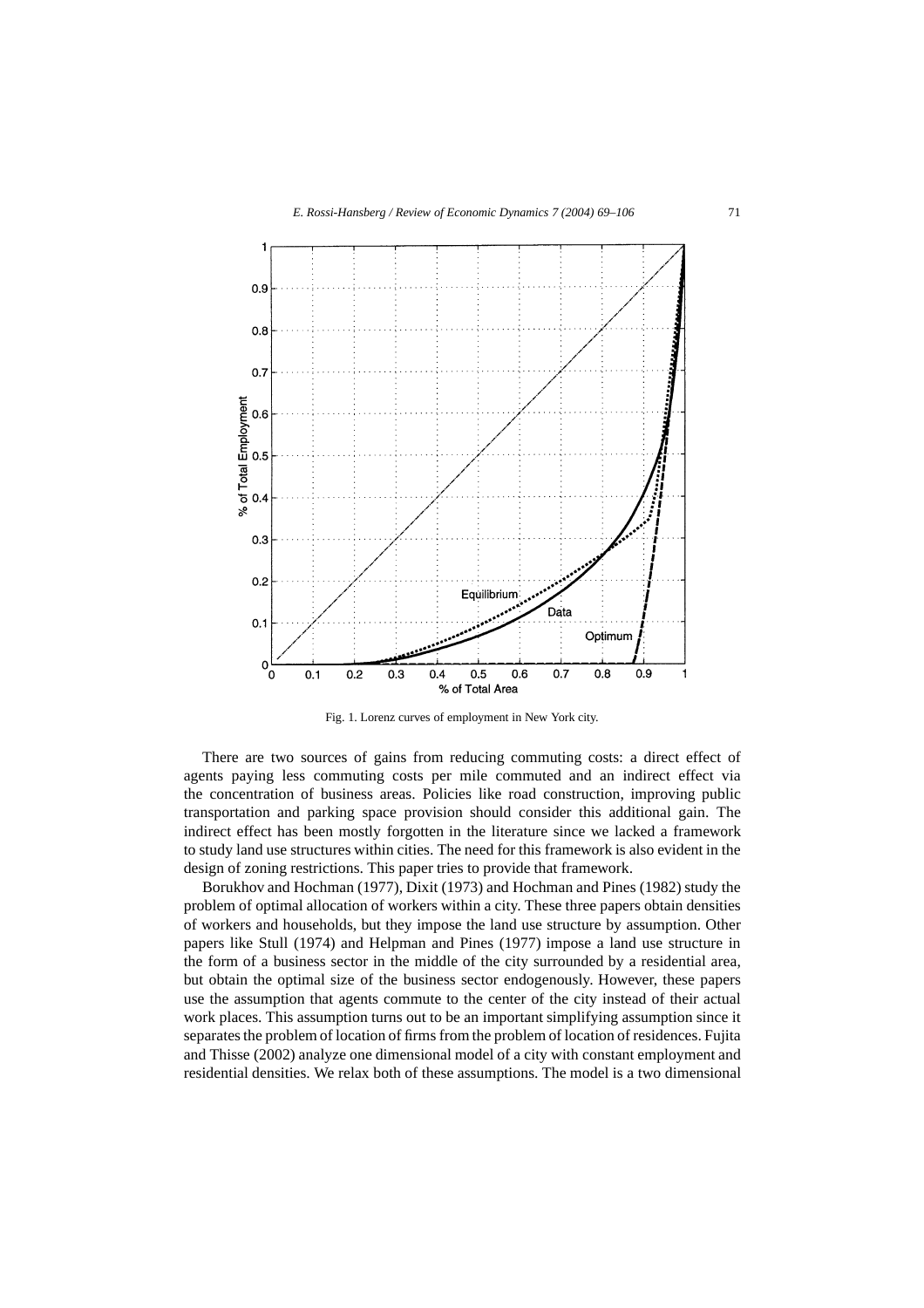model since densities and externalities take into account that economic activity locates in a circular plane, a disc. However, we consider only symmetric allocations. None of these papers designs policy instruments to improve efficiency.

Other papers like Fujita and Ogawa (1982), Berliant et al. (2002) and Lucas and Rossi-Hansberg (2002) (from now on LRH) determine only the equilibrium internal structure of the city and not the optimum. The difference is crucial, as pointed out above, since in these models agglomeration is generated using production externalities.<sup>3</sup> In particular, we will use the same production externalities as in Lucas (2001). Fujita and Ogawa (1982) and Berliant et al. (2002) assume a one dimensional city and constant densities of firms and residents. Although the latter article does introduce location specific capital. LRH relaxes both of these assumptions. We use the results in LRH extensively. They constitute the equilibrium allocation to which we compare the results of our model. Although the basic frameworks are identical, the way in which the equilibrium is calculated in LRH differs substantially from the way in which the optimum is calculated in this paper. In LRH, wage no arbitrage conditions are derived and they constitute an important part of the solution algorithm. For the optimum these conditions are not satisfied.

The paper is organized as follows. We present the model and study some of the necessary conditions for an optimum in the next section. In Section 3 we provide a solution algorithm and prove the existence of a solution to the optimization problem. Section 4 presents some analytical results and the optimal labor subsidies and zoning restrictions. Some numerical exercises that help us illustrate predictions of the theory are presented in Section 5. Section 7 concludes. In Appendix A we prove the results presented in the text.

## **2. The model**

We model a circular city where a single good is produced using land and labor. People consume goods and residential land. There is a production externality that depends on where other firms locate. Workers allocate one unit of time between working and commuting to their workplaces. Commuting is costly in time.

The objective is to maximize the value of land in the city. That is, we want to maximize total production net of residents' consumption (from now on 'net output'). We will consider only *symmetric allocations*, where everything depends *only* on the distance from the center.<sup>4</sup> Let  $n(r)$  be the number of workers per unit of business land at a distance r from the center (from now on 'location  $r'$ ),  $N(r)$  the number of residents per unit of residential land at location *r*,  $\theta(r)$  the proportion of land used for business purposes and  $c(r)$  and  $\ell(r)$ consumption and units of land per person.

<sup>&</sup>lt;sup>3</sup> See Anas et al. (1998) and Fujita et al. (1999) for other ways to generate agglomeration in urban economics models.

<sup>4</sup> The assumption of symmetry is a strong assumption. Casual observation of metropolitan areas is enough to realize that people do not commute only to and away from the center to go to work. Nevertheless, the assumption is an important simplifying assumption of our theory. Without it, we can not reduce the external effect to a one dimensional function and hence the stock of unhoused workers cannot be constructed sequentially as we will do below.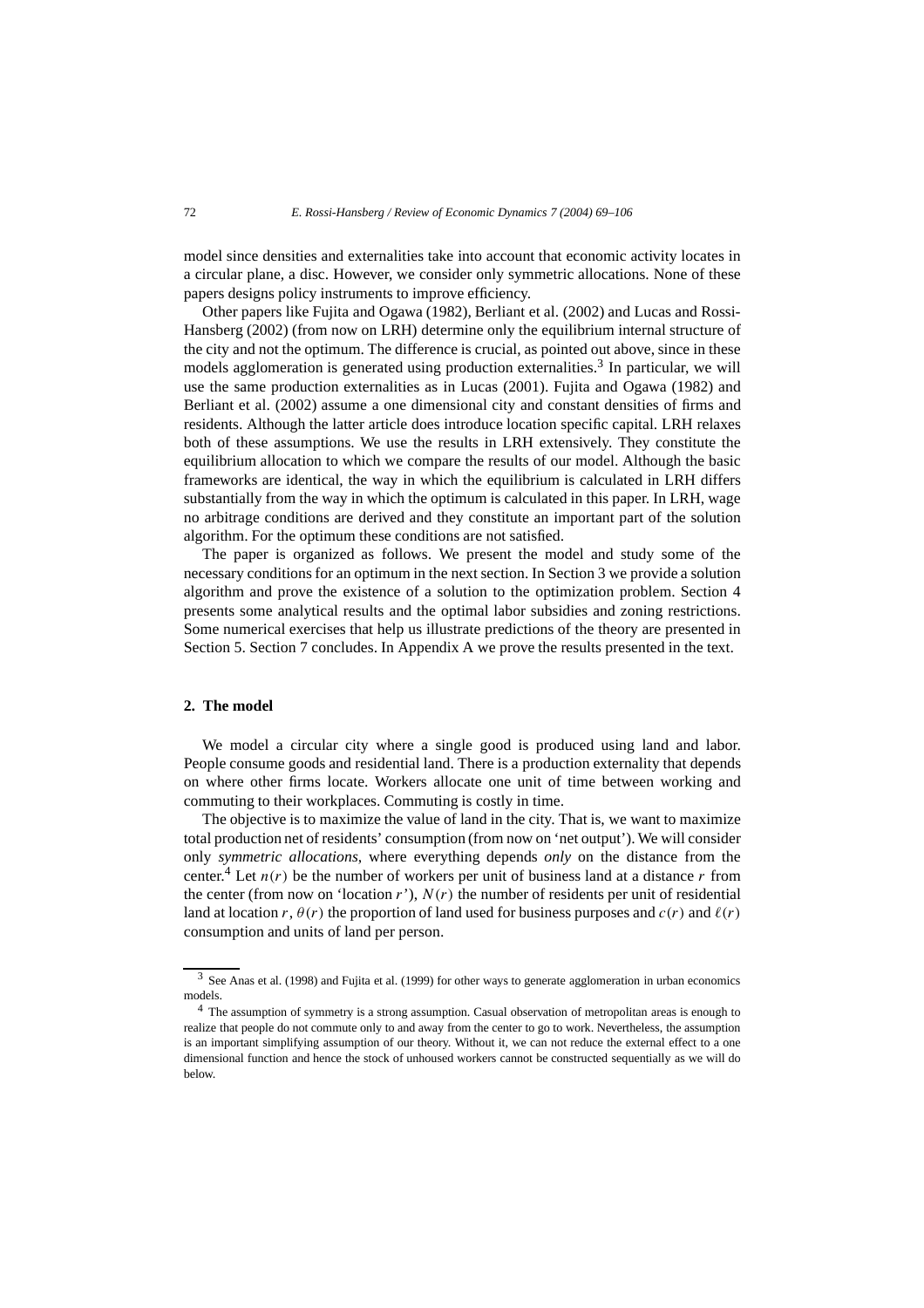Firms produce using land and labor. At location *r*, production per unit of land of a firm that employs  $n(r)$  workers per unit of land is given by

$$
g(z(r))f(n(r)),
$$

where  $z(r)$  denotes the productivity of a firm at location *r*. Consider a circular city with radius *S*. Productivity at each location is determined by an external effect of employment that declines exponentially with distance. As in Lucas (2001), we let

$$
z(r) = \int_{0}^{S} \varphi(r, s) s \theta(s) n(s) \, ds,
$$

where  $\varphi(r, s)$  is given by

$$
\varphi(r,s) = \delta \int_{0}^{2\pi} e^{-\delta x(r,s,\phi)} d\phi \text{ and } x(r,s,\phi) = [r^2 - 2\cos(\phi)rs + s^2]^{1/2}.
$$

That is, productivity at a particular location is a weighted average of employment at other locations. The particular form of the production externalities is arbitrary. Fujita and Thisse (2002) derive this type of external effects from knowledge spillovers between firms. It is possible to show that  $z(r)$  is also the reduced form of different types of agglomeration effects. For example, if agglomeration effects are the results of differences in local demand and increasing returns.

There are many empirical papers that test for spatial production externalities. Some examples are Ciccone and Peri (2002), Ciccone and Hall (1996), Dekle and Eaton (1999), Ellison and Glaeser (1997), Glaeser et al. (1992), Henderson (2001), Jaffe et al. (1993), Moretti (2002), and Rauch (1993). All these papers find evidence of agglomeration effects. In particular, Dekle and Eaton (1999) find that the external effects decline with distance, particularly in the financial services sector. Jaffe et al. (1993) also provide evidence on patents that suggests that interactions decline with distance. Glaeser et al. (1992) find evidence that supports external effects among different industries and not only inside particular industries. The same is true for Ciccone and Hall (1996) that show that the density of economic activity determines productivity. This is important for us, since we have a one good model and so the external effect affects all firms.<sup>5</sup>

Agents derive utility from residential land and consumption of goods. The utility of an agent that consumes  $c(r)$  goods and occupies  $\ell(r)$  units of land is given by

 $U(c(r), \ell(r)).$ 

<sup>5</sup> Another way of introducing agglomeration effects in urban economics models is via increasing returns and monopolistic competition. Fujita and Thisse (2002) present a good summary of this literature. We believe that both types of agglomeration effects result in identical optimal land use structures. However, this statement requires a proof which is left for future research. Using external effects or agglomeration effects internal to the firm will have different policy implications.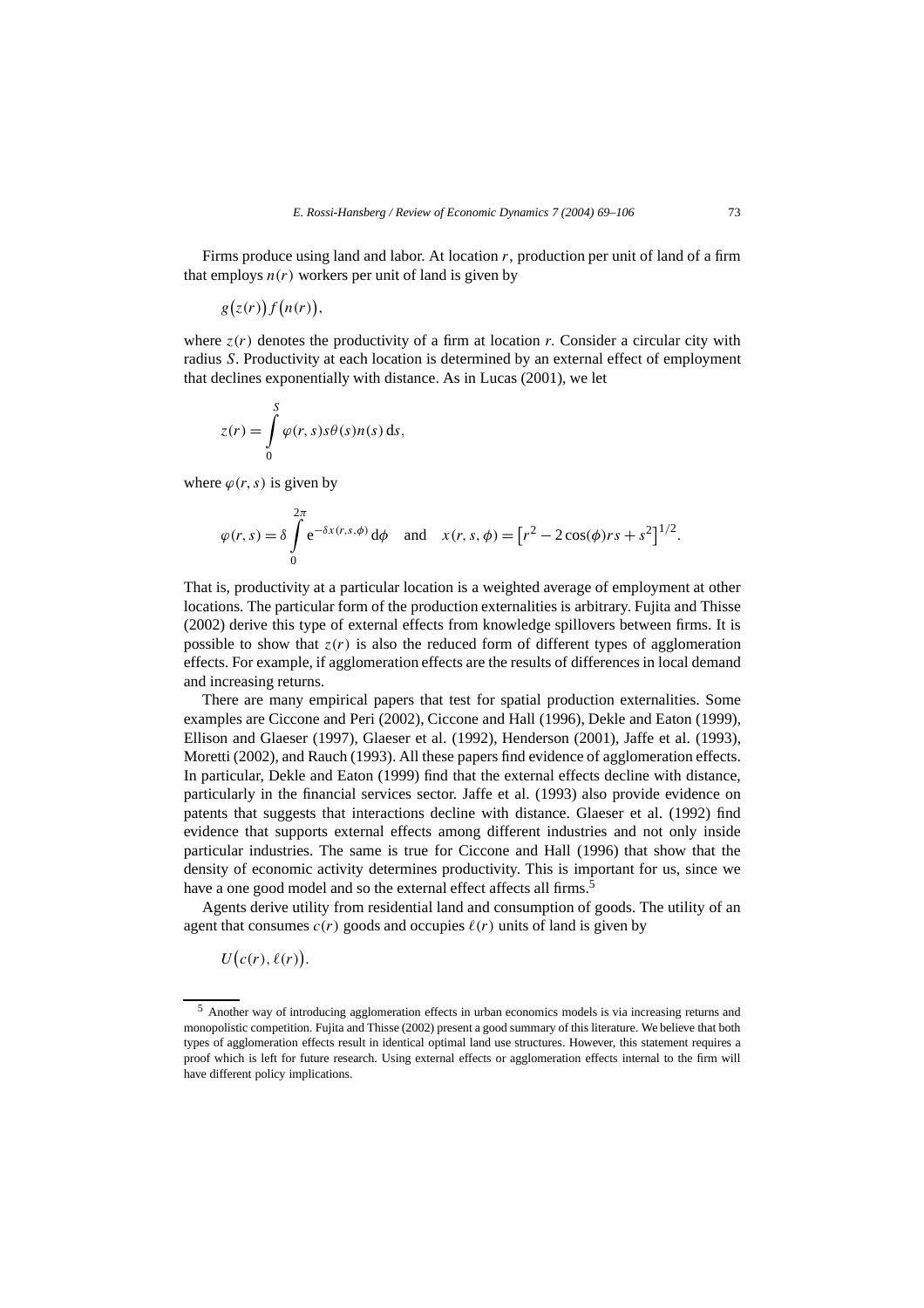Commuting is costly in time. Each worker is endowed with one unit of labor. This unit is spent working and commuting. An agent that works at location *r,* but lives at location *s,* spends

$$
1 - \kappa |r - s| \approx e^{-\kappa |r - s|}
$$

units of time working.

Define the state variable  $H(r)$  as the stock of unhoused workers at location *r*. Given housing and employment at locations [0*,r)*, *H (r)* keeps track of how many workers need to be housed at locations between *r* and *S* (the rest of the city) in order for every worker in the city to have a place to live. We construct this stock as in LRH using a differential equation with boundary condition  $H(0) = 0$ . At any location *r*, to calculate the change in  $H(r)$  in an interval  $dr$ , we need to compute the net number of unhoused workers in the interval,

$$
2\pi r \left[\theta(r)n(r) - \left(1 - \theta(r)\right)N(r)\right] \mathrm{d}r.
$$

We also need to take into account that, if  $H(r)$  is positive, we are housing workers *dr* miles farther away from their work places. This implies that they commute for longer and therefore supply less time for work. Since employment at locations [0*,r)* is given, we need to house more workers in order for them to supply the needed amount of work. In particular, we need to house  $\kappa H(r) dr$  more workers. The above reasoning leads to the following differential equation,

$$
\frac{dH(r)}{dr} = 2\pi r [\theta(r)n(r) - (1 - \theta(r))N(r)] + \kappa H(r)
$$

for  $H(r) \geqslant 0$ .

*S*

If  $H(r)$  is negative, as we increase  $r$  we are employing workers farther away from their residences, so we need to reduce the amount of employment necessary to provide every resident with a job. So, for  $H(r) < 0$ ,

$$
\frac{dH(r)}{dr} = 2\pi r \big[\theta(r)n(r) - (1 - \theta(r))N(r)\big] - \kappa H(r).
$$

The maximization problem can then be stated as:

**Problem (O).** *Choose functions*  $n(r)$ *,*  $N(r)$ *,*  $\theta(r)$ *,*  $c(r)$ *,*  $\ell(r)$ *,*  $z(r)$  *and*  $H(r)$  *so as to maximize*

$$
\int_{0}^{S} 2\pi r \left[\theta(r)g(z(r))f(n(r)) - (1 - \theta(r))N(r)c(r)\right]dr\tag{1}
$$

*subject to, for all*  $r \in [0, S]$ *,* 

 $1 \geq \theta(r) \geq 0,$  (2)

$$
U\big(c(r),\ell(r)\big) \geqslant \bar{u},\tag{3}
$$

$$
n(r), N(r) \geqslant 0,\tag{4}
$$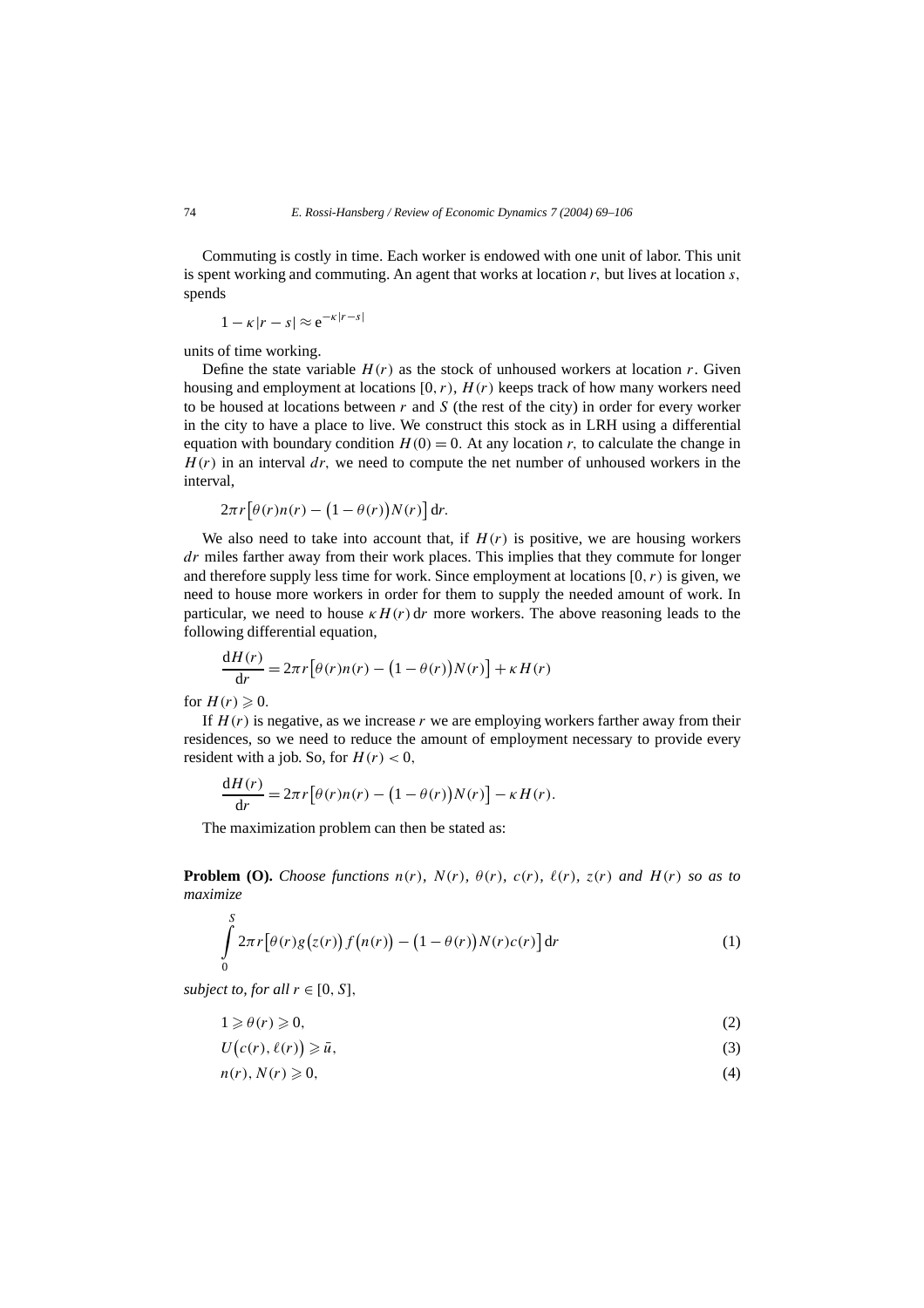*E. Rossi-Hansberg / Review of Economic Dynamics 7 (2004) 69–106* 75

$$
\ell(r) = \frac{1}{N(r)},\tag{5}
$$

$$
H(0) = 0 \quad and \quad H(S) \leq 0,
$$
\n<sup>(6)</sup>

$$
z(r) = \int_{0}^{3} \varphi(r, s)s\theta(s)n(s) ds.
$$
 (7)

Constraint (2) states that the proportion of land used for business purposes has to be between 0 and 1. (3) guarantees that every household gets at least a reservation utility  $\bar{u}$ . One useful way of thinking about this constraint is to let the city be part of a big country. Then  $\bar{u}$  is the utility that an agent could get if he migrates to some other city. Constraint (4) guarantees that the density of workers and residents is positive and (5) determines the amount of land per person. (6) guarantees that the stock of unhoused workers at the boundary of the city is zero. That is, that all workers are housed in the city. The last constraint determines the external effect as discussed above.

The Hamiltonian for the problem, without considering (3) and (7), is given by

$$
G(r, H, n, N, \theta, c, z, \lambda) = 2\pi r \left[\theta(r)g(z(r))f(n(r)) - (1 - \theta(r))N(r)c(r)\right] - \lambda(r)\left[2\pi r\left[\theta(r)n(r) - (1 - \theta(r))N(r)\right] + \kappa |H(r)|\right].
$$

Including constraints (3) and (7) we can built a Lagrangian given by

$$
L(r, H, n, N, \theta, c, z, \lambda, \xi, \mu) = G(r, H(r), n(r), N(r), \theta(r), c(r), z(r), \lambda(r))
$$

$$
+ \xi(r) \left[ U \left( c(r), \frac{1}{N(r)} \right) - \bar{u} \right]
$$

$$
+ \int_{0}^{S} \mu(s) \left[ \int_{0}^{S} \varphi(s, r) r \theta(r) n(r) dr - z(s) \right] ds,
$$

where  $\xi(r)$  is the Lagrange multipliers associated with (3),  $\lambda(r)$  is the co-state variable associated with (6) and  $\mu(r)$  is the Lagrange multiplier associated with constraint (7). The co-state variable  $\lambda(r)$  represents the cost of employing an extra worker at location *r*. It is the costs of giving the worker land at some location in *(r, S*] and enough consumption to obtain utility *u*¯.

The first-order conditions after eliminating the Lagrange multipliers  $\xi(r)$  and  $\mu(r)$  are, for all  $r \in [0, S]$ ,

$$
g(z(r))f'(n(r)) \leq \lambda(r) - \int_{0}^{S} s\theta(s)g'(z(s))f(n(s))\varphi(s,r) ds,
$$
\n(8)

$$
c(r) + \frac{U_{\ell}}{N(r)U_c} \geq \lambda(r),\tag{9}
$$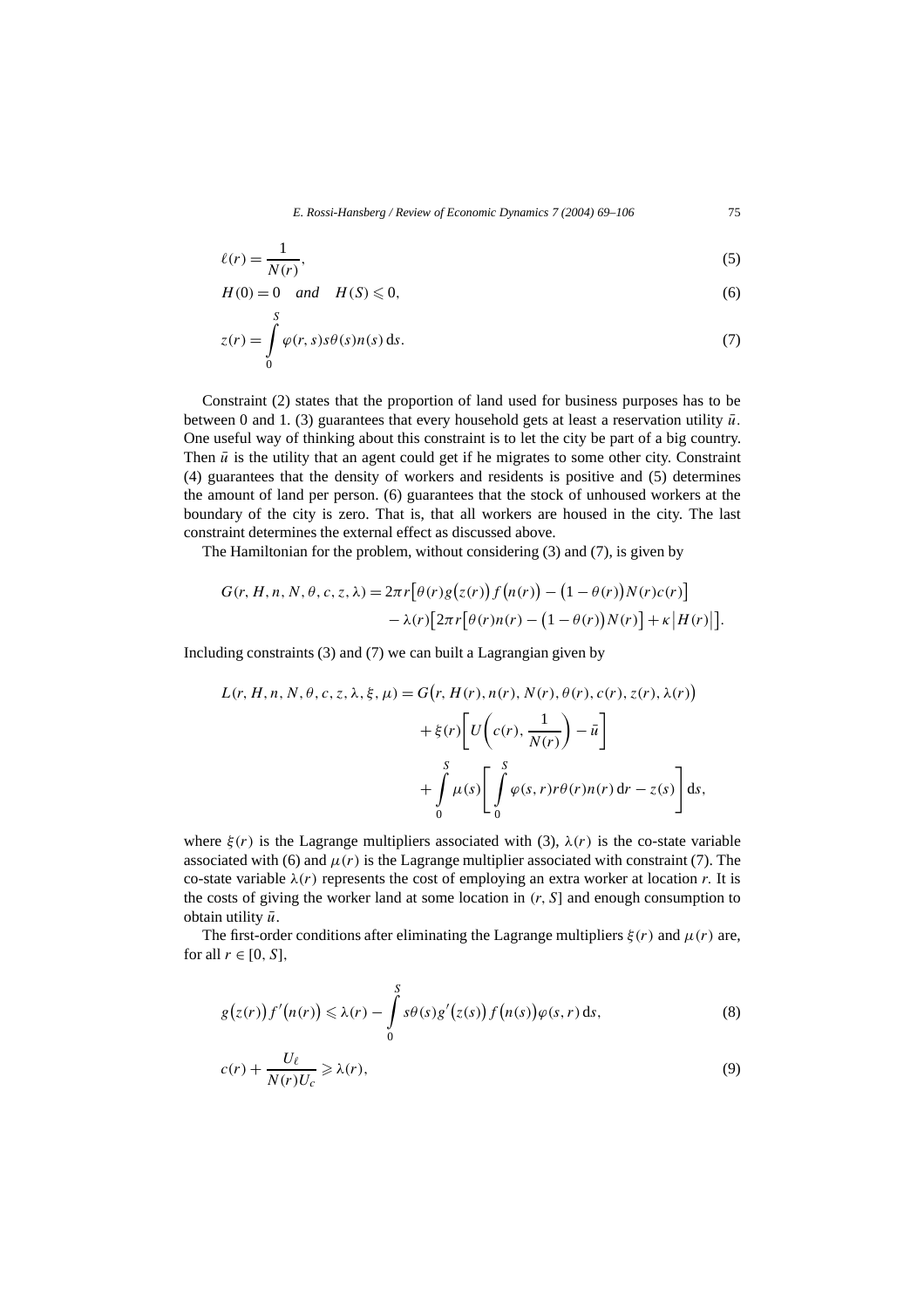$$
\lambda(r)\left[n(r) + N(r)\right] \geq \left[g(z(r))f(n(r)) + N(r)c(r)\right] + \frac{n(r)}{2\pi} \int_{0}^{S} s\theta(s)g'(z(s))f(n(s))\varphi(s,r) ds,
$$
\n(10)

where the first two conditions hold with equality if  $n(r) > 0$  and  $N(r) > 0$ . In the last condition, the left-hand side is greater if  $\theta(r) > 0$ , smaller if  $\theta(r) < 0$ , and equal to the right-hand side if  $\theta(r) \in (0, 1)$ .

These equations plus the constraints

$$
U\left(c(r),\frac{1}{N(r)}\right) = \bar{u}, \qquad \int\limits_{0}^{S} \varphi(r,s)s\theta(s)n(s) ds = z(r),
$$

and (6), form the system of first-order conditions.

The last terms (8) represents the effect on other locations of hiring an extra worker at location *r*. Since this term is positive, if *f* is concave,  $n(r)$  will be larger than if the externality was not internalized. It is also useful to understand the intuition behind condition (10). Rewrite it as

$$
g(z(r))f(n(r)) + \chi(r) - \lambda(r)n(r) \geq N(r)[\lambda(r) - c(t)],
$$

where

$$
\chi(r) = \frac{n(r)}{2\pi} \int\limits_{0}^{S} 2\pi s \theta(s) g'(z(s)) f(n(s)) \varphi(s, r) ds.
$$

Then, the first term on the left hand side is total output per unit of land if location *r* is a business sector. The second is the total gain in output at other locations from producing at location  $r$ , caused by the external effect, and the third represents the cost of employing  $n(r)$ workers. On the right hand side,  $N(r)[\lambda(r) - c(t)]$  are the benefits in terms of net output of housing  $N(r)$  worker at location *r*. As we mentioned before,  $\lambda(r)$  has the interpretation of the unit cost, land plus consumption, of employing an extra worker. So  $[\lambda(r) - c(t)]$  is the gain per resident of assigning the land at location *r* for housing. Hence, the first-order condition compares the benefits, in terms of net output, of land being used for business or residential purposes.

The Maximum Principle provides an extra condition on the behavior of the co-state variable. Namely,

$$
\frac{\partial \lambda(r)}{\partial r} = -\frac{\partial G(r)}{\partial r} = \begin{cases} -\kappa \lambda(r) & \text{if } H(r) > 0\\ \kappa \lambda(r) & \text{if } H(r) < 0 \end{cases} \text{ for all } r \in [0, S], \tag{11}
$$

and Pontryagin Maximum Principle also requires *λ* to be continuous. The system of first order conditions can be solved for *n*, *N*, *c*, *z* given  $\lambda$ (0) and  $\theta$ . Using (6) we can then solve for the value of  $\lambda(0)$ . Given this, we can use the condition above to calculate  $\lambda$ at all locations *r* where  $H(r) > 0$  or  $H(r) < 0$ . If  $H(r) = 0$ , then  $\partial \lambda(r)/\partial r = -\kappa \lambda(r)$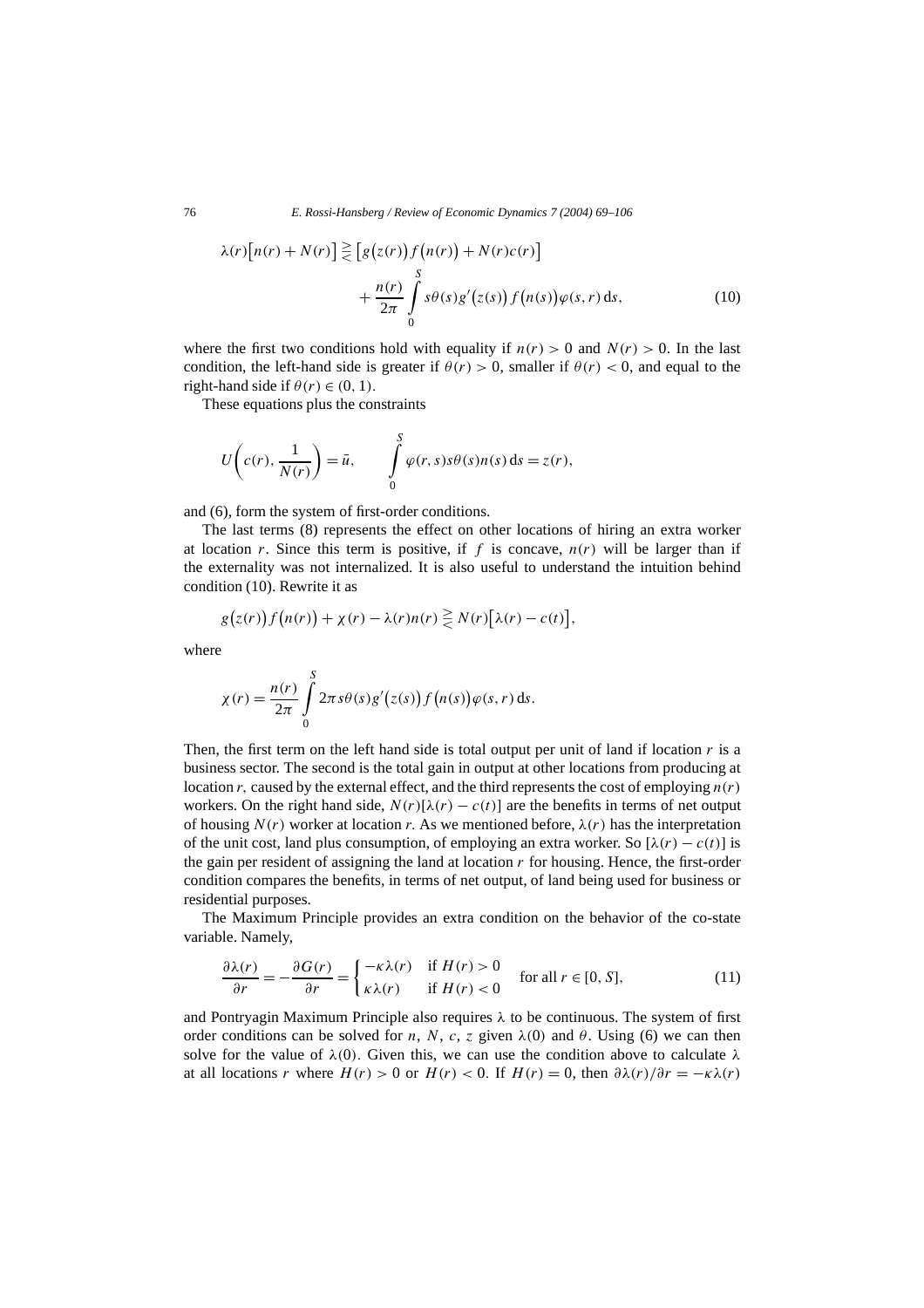if  $\theta(s) = 1$  for  $s > r$  arbitrarily close to *r* and  $\partial \lambda(r)/\partial r = \kappa \lambda(r)$  if  $\theta(s) = 0$  for  $s > r$ arbitrarily close to *r*. If  $\theta(s) \in (0, 1)$  for  $s > r$  arbitrarily close to *r*, then if

$$
\theta(r)n(r) - (1 - \theta(r))N(r) > 0
$$
, we know that  $\frac{\partial \lambda(r)}{\partial r} = -\kappa \lambda(r)$ ,

since we are accumulating unhoused workers so  $H(s) > 0$  and  $\lambda$  is a continuous function. If

$$
\theta(r)n(r) - (1 - \theta(r))N(s) < 0
$$
, then  $\frac{\partial \lambda(r)}{\partial r} = \kappa \lambda(r)$ ,

since we are decreasing the amount of unhoused workers. Finally, if

$$
\theta(r)n(r) - (1 - \theta(r))N(r) = 0,
$$

we can use this equation to solve for *∂λ(r)/∂r.*

The above description implies that we can solve for all variables in terms of *θ.* The next section provides an algorithm to find the optimal land use structure, summarized by *θ.*

#### **3. Optimal land use structure**

All the exposition until now shows how to obtain the different controls, the state, and the co-state given a function of land use proportions, *θ.* But it does not provide an algorithm to find the optimal land use structure. Notice that the first-order condition with respect to  $\theta(r)$  can be used only when  $\theta(r) \in (0, 1)$  since in both other cases constraint (2) is binding. Optimization theory does not provide a good way of dealing with corner solutions, one possible way of dealing with this problem is to compute the value of the objective function for all possible combinations (given a minimum lot size). This solution is very costly and would not add to the understanding of the problem at hand. We proceed in a different way. The first-order condition in (9) implies that if, for example, location  $r$  is assumed to be a pure business area, and it is actually optimal for this area to be a pure business area, the constraint  $\theta(r) \leq 1$  must be binding. Hence

$$
\frac{[g(z(r))f(n(r))+N(r)c(r)]+\chi(r)}{[n(r)+N(r)]} > \lambda(r).
$$

Define  $t(r)$  by

$$
t(r) \equiv \frac{[g(z(r))f(n(r)) + N(r)c(r)] + \chi(r)}{[n(r) + N(r)]}.
$$

Using the same type of reasoning for all possible assumptions on  $\theta(r)$ , we know that at the optimum,

$$
\theta(r) = 1 \quad \text{iff} \quad t(r) > \lambda(r),
$$
  
\n
$$
\theta(r) \in (0, 1) \quad \text{iff} \quad t(r) = \lambda(r), \quad \text{and}
$$
  
\n
$$
\theta(r) = 0 \quad \text{iff} \quad t(r) < \lambda(r).
$$

Every time we propose a solution we need to check if the above inequalities hold, if they do not, the allocation is not a solution to Problem (O).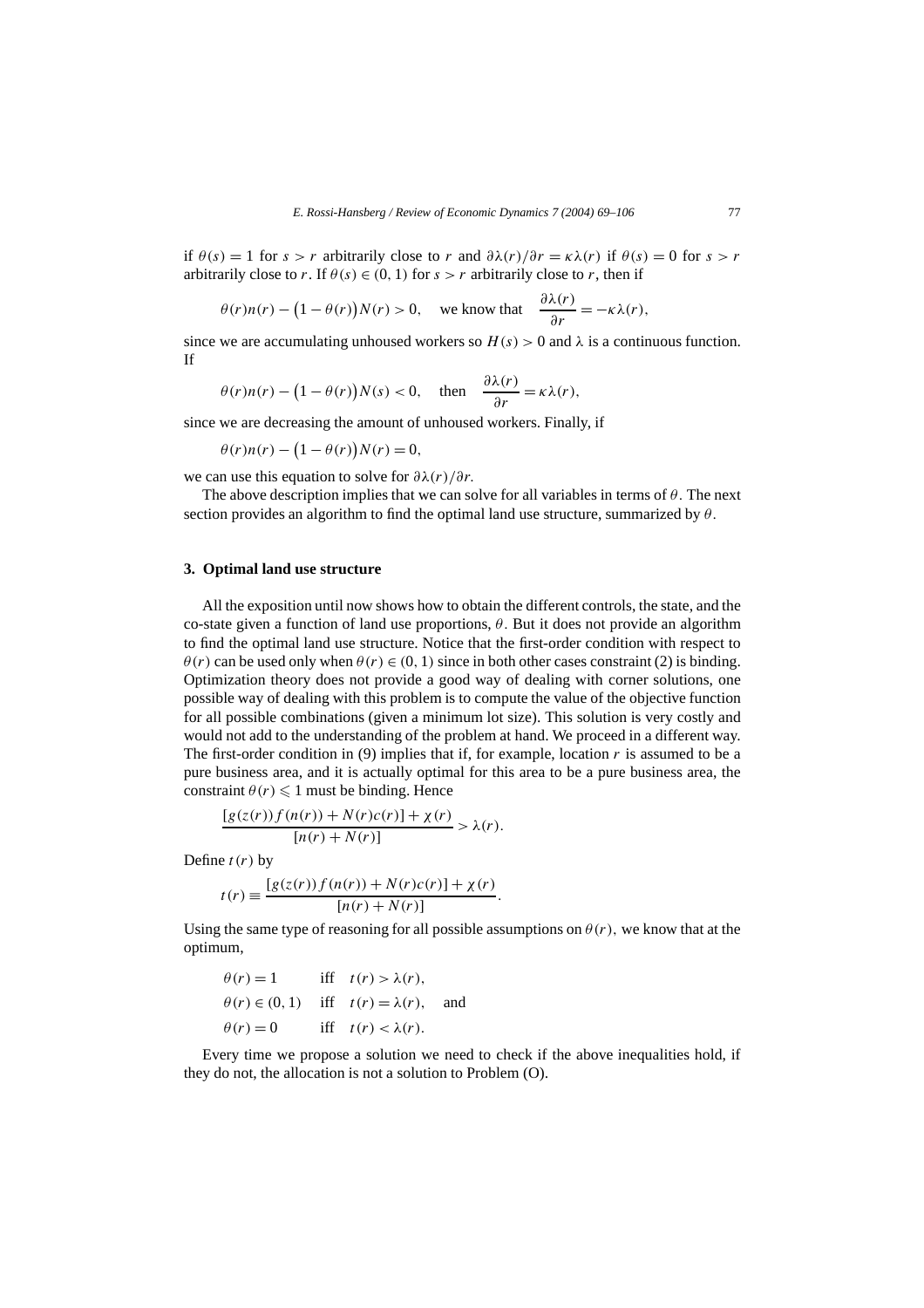In order to find a maximum, a solution to Problem (O), it seems that a strategy that assumes some land use structure and then tests if the solution is actually a maximum is not going to take us too far. In this section we will provide a general solution algorithm to find the solution of this problem. The basic idea is to start with some initial guess for the function  $\theta$ , compute the corresponding densities, productivity function, and state variables, and then use the previous equations to obtain a new function  $\theta$ .

Define an operator  $T: M \to M$  (where M denotes the space of measurable function  $f(r):[0, S] \to [0, 1]$  that maps land use proportion functions  $\theta$  into land use proportion functions. In particular we let

$$
(T\theta)(r) = \begin{cases} 1 & \text{if } t(r) > \lambda(r), \\ \frac{N(r)}{N(r) + n(r)} & \text{if } t(r) = \lambda(r), \\ 0 & \text{if } t(r) < \lambda(r). \end{cases}
$$

Notice that in the case where  $t(r) = \lambda(r)$ , we let  $(T\theta)(r) = \frac{N(r)}{N(r)+n(r)}$ . This has to be the case for

$$
\theta(r)n(r) - (1 - \theta(r))N(r) = 0
$$

to hold. If this equation is not satisfies we know that  $\lambda(r)$  will be decreasing at rate  $\kappa$  or growing at rate  $\kappa$ , and so the equality can only hold for a set of Lebesgue measure zero. If the constraint is satisfied, then we may have  $H(r) = 0$  for an interval of locations with positive Lebesgue measure, a mixed sector.

A solution that satisfies the first-order condition for  $\theta$ , will have to satisfy

$$
T\theta=\theta.
$$

If we can find a function  $\theta$  that is a fixed point of the operator *T*, then we have found an allocation that satisfies all the necessary conditions for a maximum (See Proposition 3).

The existence of a solution that satisfies the necessary conditions, and the existence of a fixed point of operator *T* , is proven in the following propositions and theorem. All the proofs of theorems and propositions are presented in Appendix A. To prove the results we impose the following assumptions.

**Assumption A.** (i) *g* and *f* are continuously differentiable and strictly increasing. (ii) For any function  $\theta$ ,

$$
g\left[\int\limits_{0}^{S}\varphi(r,s)s\theta(s)n(s)\,ds\right]f\big(n(r)\big)
$$

is strictly concave in  $n(\cdot)$ .

(iii) *U* is continuously differentiable, strictly increasing in both arguments, concave, and  $U(\cdot, 0) < \bar{u}$ .

(iv)  $\kappa$ ,  $\delta$ , and  $\gamma$  are all positive and finite.

(v) There exists an arbitrarily small  $\varepsilon$  such that for any  $r_1 > r_2 > r_3$  such that  $|r_1 - r_3| < \varepsilon$ ,  $|\theta(r_1) - \theta(r_2)| + |\theta(r_2) - \theta(r_3)| < 2$ .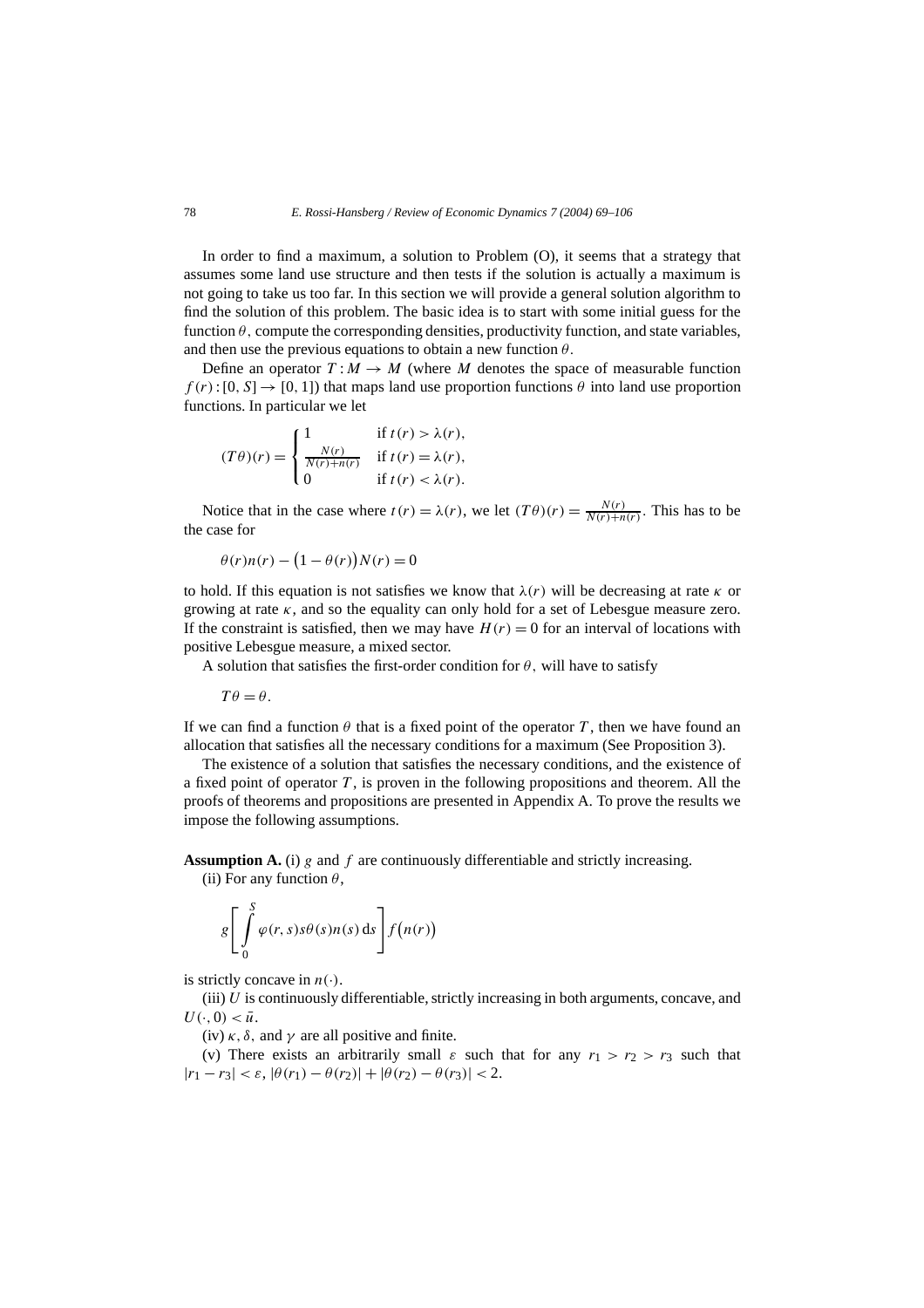Two of these assumptions require an explanation. Part (ii) guarantees that the objective function is concave in  $n(\cdot)$ . Part (iii) guarantees that lot sizes are uniformly bounded above zero as we increase *κ* arbitrarily.

**Proposition 1.** *Under Assumption A, given*  $\theta$  *there exists a unique set of functions*  $\{n^*, N^*,$ *c*∗*,* ∗*, z*∗*, H*∗*, λ*∗} *that satisfies the first-order conditions and the Maximum Principle conditions.*

**Proposition 2.** *Under Assumption A, there exists a function*  $\theta^*$  *such that* 

 $T\theta^* = \theta^*$ .

**Proposition 3.** *Under Assumption A, there exists a set of functions*  $\{\theta^*, n^*, N^*, c^*, \ell^*, \ell^*\}$ *z*∗*, H*∗*, λ*∗} *that satisfies the first-order conditions, the Maximum Principle conditions and*  $T\theta^* = \theta^*$ .

We now prove that the solution consists only of pure business and pure residential areas.

**Theorem 1.** *Under Assumption A, the optimal land use structure has no mixed areas. That is*  $\theta^*(r) \in \{0, 1\}$ , *except for sets with zero Lebesgue measure in* [0*, S*].

Mixed area require two conditions,  $H(r) = 0$  and that the value of adding an extra worker equals the value of housing an extra resident,  $t = \lambda$ . The idea behind the proof of Theorem 1 is that this can happen, but only at some specific *r* and not for an interval with positive Lebesgue measure. This is called a transversal crossing, the two values may cross but their slope with respect to *r* is different.

Mixed areas can be part of the equilibrium city structure, as shown in LRH. In equilibrium, wages at the center can adjust so that the two necessary conditions for a mixed area are satisfied. The difference is that in the efficient allocation changes in  $\lambda(0)$  will also change  $\chi(r)$  (the effect of employing an extra worker at location r in the production of other firms in the city), which in turn changes the gains from using the location for business purposes. Thus, in general there is no  $\lambda(0)$  that satisfies the conditions necessary for the existence of a mixed area.

The next proposition uses Theorem 1 to prove existence of an efficient allocation.

**Proposition 4.** *Under Assumption A, there exists a set of functions*  $\{\theta^*, n^*, N^*, c^*, \ell^*,$ *z*∗*, H*∗*, λ*∗} *that solves Problem* (*O*)*.*

Figure 2 illustrates the fixed point of the iterations of *t* and *λ,* that in turn determine the fixed point of  $\theta$ . We use the parameter values presented in Section 5 as the base case, in particular  $\kappa = 0.005$ . The initial land use proportions function is  $\theta_0(r) = 1$  for  $r \in [0, 2]$ and  $\theta_0(r) = 0$  for  $r \in (2, 10]$ . The fixed point of the operator is given by  $\theta^*(r) = 1$  for  $r \in [0, 3.5]$  and  $\theta^*(r) = 0$  for  $r \in (3.5, 10]$ . We have guaranteed the existence of a fixed point, but not the convergence of the iterates of  $\theta$  to that fixed point. Hence, the fixed point could depend on the initial function  $\theta_0$ . We computed the same experiment with other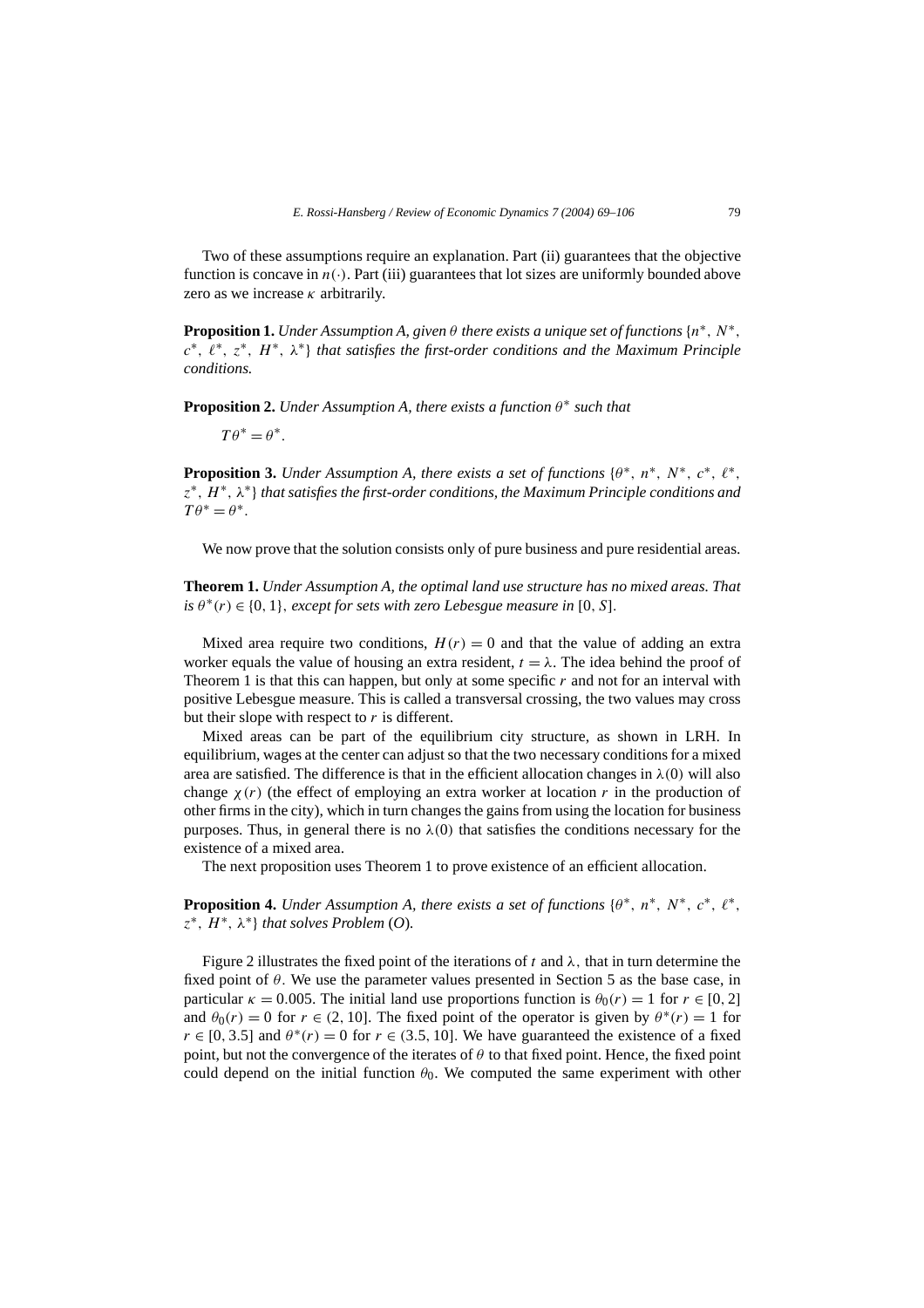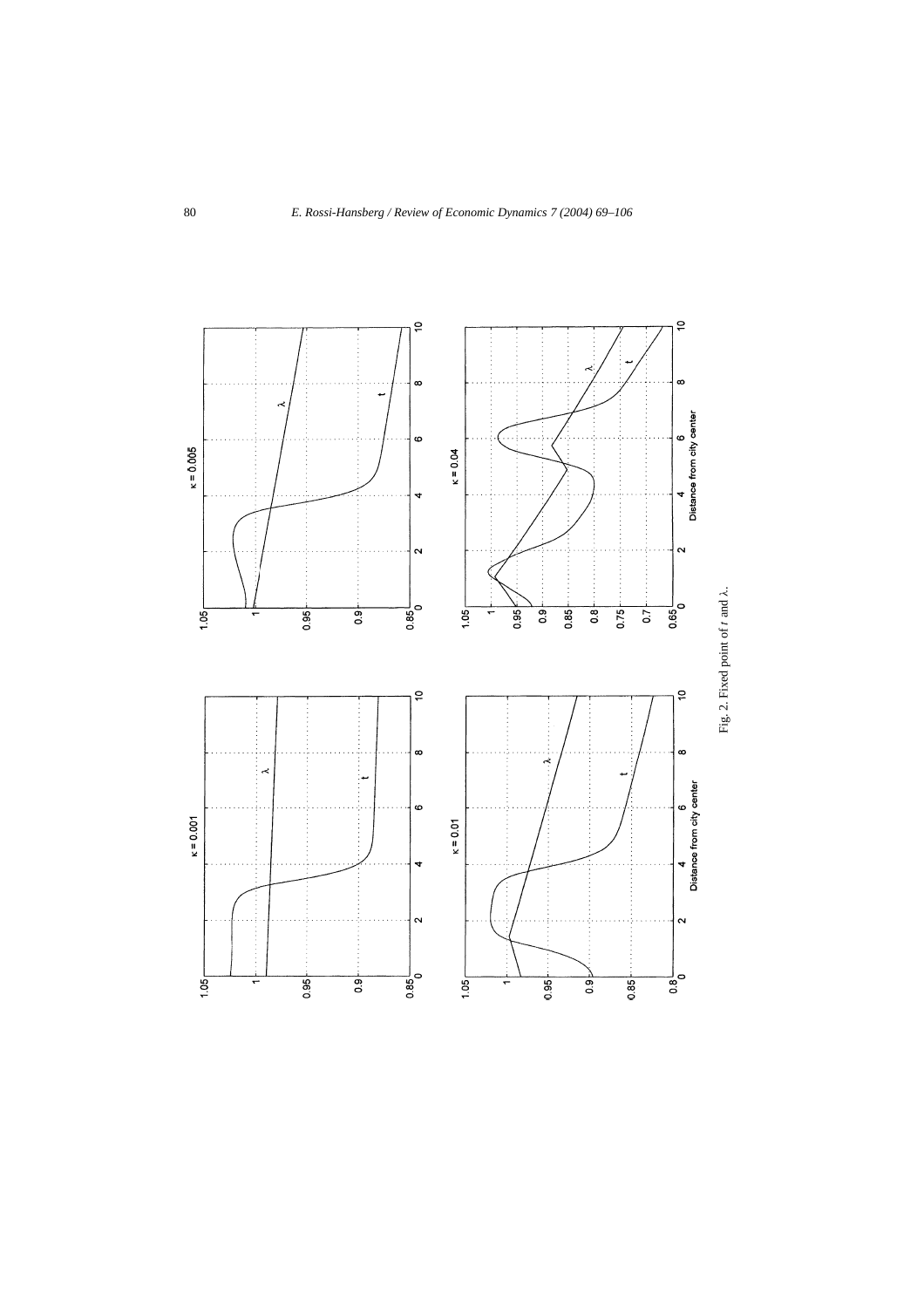initial functions and obtained the same result. We also computed the value of the objective function for different locations of the borders between the business and residential sectors, and in all case obtained smaller values. All of this leads us to believe that this is the actual solution to Problem (O) and not a local maximum or saddle point.

The method proposed is more efficient than looking at all possible combinations of land use structures. Even if we only look at a restricted set (e.g. only one business sector). The reason is that each iteration of the operator is equivalent to testing a set of boundaries, but it allows us to move in the right direction and without testing all boundaries in between two iterations. It also guarantees that the solution found is an extreme point of Problem (O) over all possible combinations of land use structures. Finally, if different initial land use proportion functions  $\theta_0$  are used, and all of them converge to the same fixed point, it gives some assurance that the fixed point is unique and therefore a global maximum of the problem.

Figure 2 also presents exercises for three other *κ* values: 0*.*001, 0*.*01, and 0*.*04*.* The *κ* values where chosen to illustrate different possible allocations of land in the model: a central business district, with high ( $\kappa = 0.001$ ) and low ( $\kappa = 0.005$ ) densities, a ring of businesses ( $\kappa = 0.01$ ) and two rings of businesses ( $\kappa = 0.04$ ). If  $\kappa = 0.001$ , the center of the city is used for business purposes and densities are high at the center of the city. For  $\kappa = 0.01$  agents will commute to and away from the center in order to get to work since there is a residential core. Hence,  $\lambda$  first increases at rate  $\kappa$ , has a kink, and then starts decreasing at rate *κ*. Finally, when  $\kappa = 0.04$ , the center is residential and we obtain two rings of business areas, together with rings of residences between business areas and at the boundary. All examples use the same initial land use function as the base case. How does the land use structure change as we increase commuting costs and decrease externalities? The results suggest that the solution will have several rings of businesses with rings of residences in between them. Larger commuting costs and lower externalities will be associated with *more* rings of businesses.

## **4. Optimal subsidies and zoning policies**

The analysis of optimal urban structure can be used to design optimal policies to improve the efficiency of equilibrium allocations in the same setup. The first step is to define the marginal product of labor and the value of land in the optimum. With these two concepts in hand, we then proceed to design and characterize the effect of different policies. The main problem is to find policies that implement the optimum as an equilibrium.

One argument against designing policies using our framework, is that is abstracts from congestion costs. Commuting costs are the only force balancing agglomeration. Many papers in the urban economics literature focus on congestion and the policies recommended to reduce its costs (see for example Dixit, 1973; Anas and Xu, 1999; or Wheaton, 1998). We do not model congestion directly, although it can be modeled as part of the externality parameters*. δ* can be thought of as consisting of two parts, a positive part that makes firms want to be close to each other, and a negative part that makes firms want to be far apart (the congestion effect). In this paper we focus on positive  $\delta$ , so the positive spillover is more important than the negative one resulting from congestion. In this framework, if *δ* is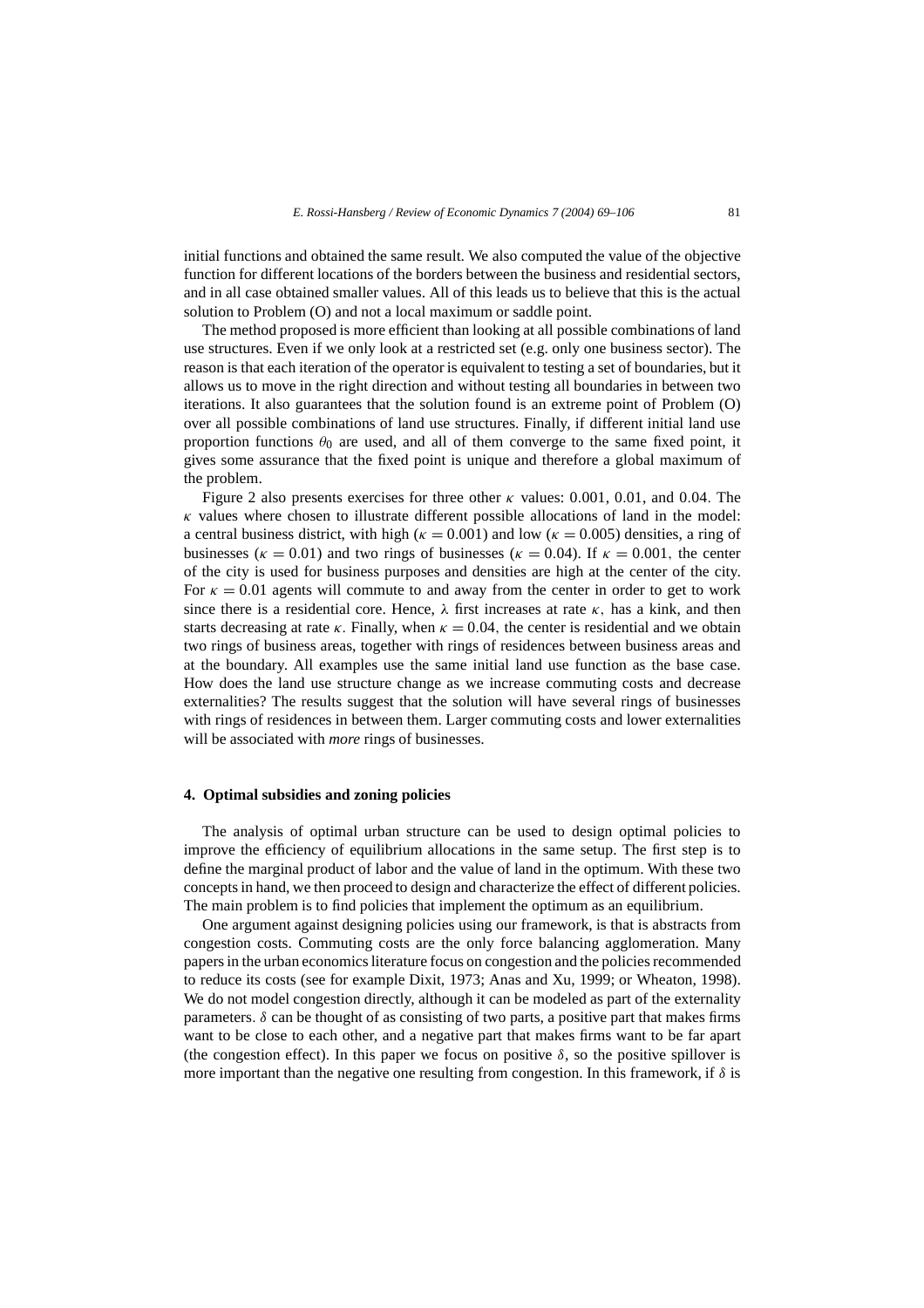not positive, firms do not agglomerate in cities. So the fact that in reality there cities do exists implies that  $\delta > 0$ . Some evidence on the need of high positive  $\delta$  values is presented in Lucas (2001). This reasoning leads us to believe that the omission of congestion in the model does not invalidate the results in the paper. Nevertheless, further attempts to include congestion in this framework could provide interesting insights.

## *4.1. Marginal product of labor and the value of land*

Given  $n^*$ ,  $N^*$ ,  $z^*$ ,  $\theta^*$  and  $\lambda^*$  we can calculate the land rents and wages that, in an equilibrium context, would make agents and firms at a particular location choose the same amount of workers, land, and consumption, as the planner. These are not equilibrium wages and land rents since for these prices agents and firms have incentives to move to other locations. In business areas, the value of land and the marginal product of labor can be computed using

$$
q(r) = g(z^*(r)) f(n^*(r)) - w(r)n^*(r)
$$

and the implied first-order condition of the firm's problem

$$
w(r) = g(z^*(r))f'(n^*(r)).
$$

Solving the system, the value of land and the marginal product of labor can for  $\theta(r) = 1$ be given by

$$
q(r) = g(z^*(r)) f(n^*(r)) - g(z^*(r)) f'(n^*(r)) n^*(r),
$$
  
\n
$$
w(r) = g(z^*(r)) f'(n^*(r)) = \lambda^*(r) - \int_0^s s\theta^*(s) g'(z^*(s)) f(n^*(s)) \varphi(s, r) dr,
$$

where the second equality in the second equation comes from the first-order condition of Problem (O). Notice that the marginal product of labor in pure business sectors is lower than the equilibrium wage where wages are given by

$$
w(r) = \lambda^*(r).
$$

The fact that firms internalize the externality results in a lower marginal product of labor. To take full advantage of spillovers, optimal employment is greater than in equilibrium which implies a lower marginal product, given decreasing returns to labor. The slope of *λ*<sup>∗</sup> has to be the same here than in equilibrium, although not the level.

The consumer problem is given by

$$
w(r) = \max\bigg[c^*(r) + q(r)\bigg(\frac{1}{N^*(r)}\bigg)\bigg],
$$
  
s.t.  $\bar{u} \ge U\bigg(c^*(r), \frac{1}{N^*(r)}\bigg)$ 

and the corresponding first-order condition is

$$
q(r) = \frac{U_{\ell}}{U_c}.
$$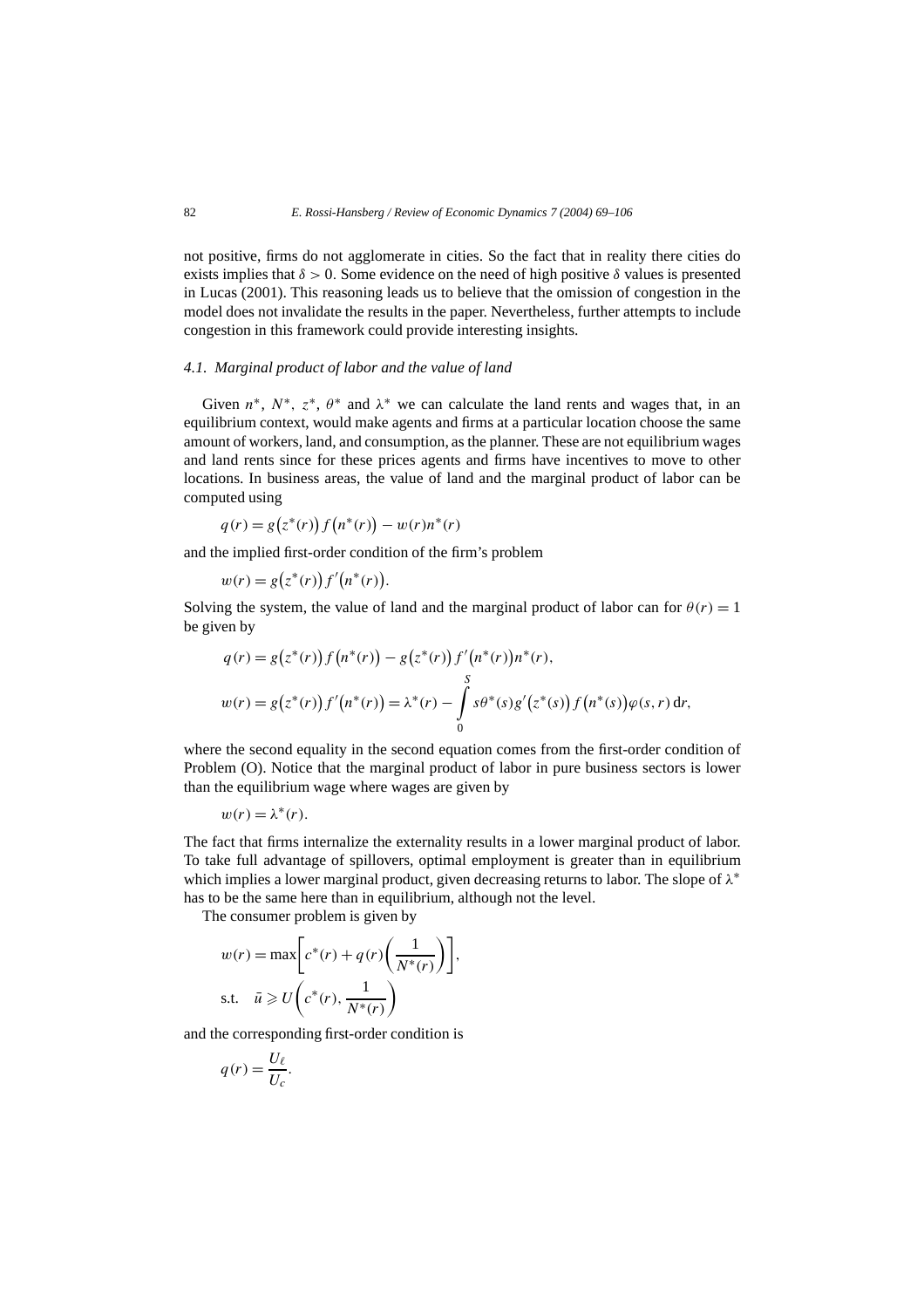Solving the system, the value of land and the marginal product of labor for  $\theta(r) = 0$  are

$$
q(r) = \frac{U_{\ell}(c^*(r), \frac{1}{N^*(r)})}{U_c(c^*(r), \frac{1}{N^*(r)})} = N^*(r)\lambda^*(r) - N^*(r)c^*(r),
$$
  

$$
w(r) = c^*(r) + \frac{U_{\ell}(c^*(r), \frac{1}{N^*(r)})}{U_c(c^*(r), \frac{1}{N^*(r)})} \left(\frac{1}{N^*(r)}\right) = \lambda^*(r),
$$

where the second inequality in the first equation follows from the first-order condition.

#### *4.2. Optimal subsidies*

The definition of equilibrium in LRH determines that in equilibrium firms maximize profits, residents minimize expenditures given a reservation utility, wage no arbitrage conditions are satisfied, land is assigned to its highest value (highest bid rent), everyone is housed, and the externality function, *z*, is constructed as described in constraint (7). Hence if we want to implement the optimal allocation as an equilibrium, we need to check that the wage no arbitrage conditions are satisfied by the optimal marginal product of labor and that land is assigned to its highest value at the optimal value of land. All other conditions are constraints in Problem (O).

In order to implement the optimal allocation as an equilibrium, we need to make sure that the policy that we design satisfies the wage no arbitrage conditions. these conditions are given by

$$
w(r) = K_1 e^{-\kappa r}
$$
 if  $H(r) > 0$  and  $w(r) = K_2 e^{\kappa r}$  if  $H(r) < 0$ ,

for some constants  $K_i$ ,  $i = 1, 2$ .

In our case,  $\lambda^*$  does satisfy these conditions since, as we discussed before,

$$
\frac{\partial \lambda^*(r)}{\partial r} = \begin{cases} -\kappa \lambda^*(r) & \text{if } H(r) > 0, \\ \kappa \lambda^*(r) & \text{if } H(r) < 0. \end{cases}
$$

Nevertheless, the optimal marginal product of labor function  $w(r)$  does not. We have shown that in business areas,

$$
w(r) = \lambda^*(r) - \int_0^S s\theta^*(s)g'(z^*(s)) f(n^*(s))\varphi(s,r) dr.
$$

So a policy that satisfies the wage no arbitrage conditions is a labor subsidy  $\tau$  to firms of the form

$$
\tau(r) = \begin{cases} \int\limits_0^S s\theta^*(s)g'(z^*(s))f(n^*(s))\varphi(s,r) \, dr & \text{if } \theta^*(r) > 0, \\ 0 & \text{if } \theta^*(r) = 0. \end{cases}
$$

The second condition that we need to check, for any proposed policy, is that land is assigned to its highest value. That is, we need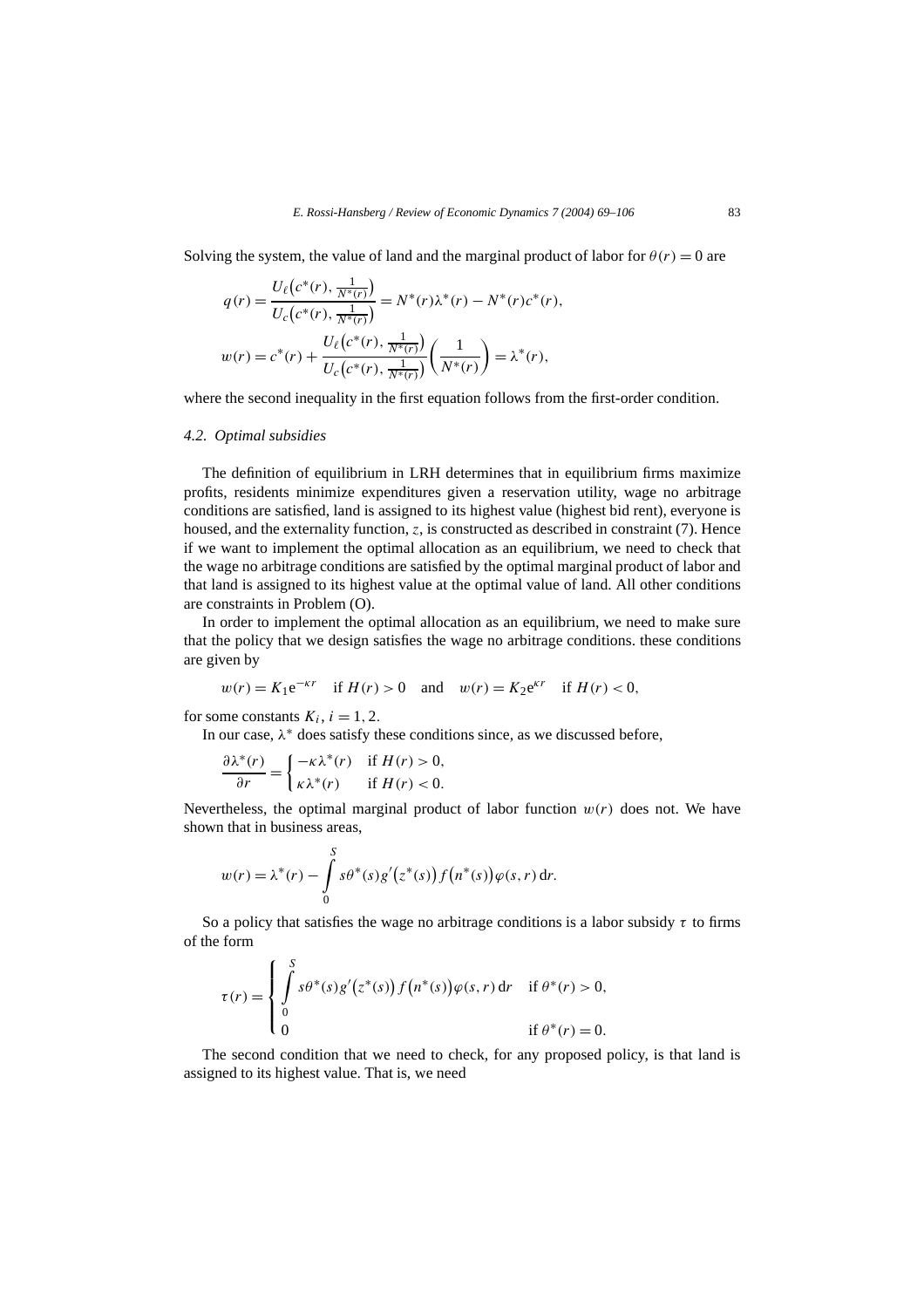$$
q(r)|_{\theta(r)=1} > q(r)|_{\theta(r)=0}
$$
 for a business sector,  
 
$$
q(r)|_{\theta(r)=1} = q(r)|_{\theta(r)=0}
$$
 for a mixed sector, and  
 
$$
q(r)|_{\theta(r)=1} < q(r)|_{\theta(r)=0}
$$
 for a residual sector.

One can show that this is always the case in the optimal allocation. For this, suppose that

$$
\frac{[g(z^*(r))f(n^*(r)) + N^*(r)c^*(r)] + \chi(r)}{[n^*(r) + N^*(r)]} > \lambda^*(r),
$$

or

$$
g(z^*(r))f(n^*(r)) - \lambda^*(r)n^*(r) + \chi(r) > N^*(r)\lambda^*(r) - N^*(r)c^*(r).
$$

From the definition of  $q(r)|_{\theta(r)=1}$ , we know that

$$
q(r)|_{\theta(r)=1} = g(z^*(r))f(n^*(r)) - w(r)|_{\theta(r)=1}n^*(r)
$$
  
=  $g(z^*(r))f(n^*(r)) - \lambda^*(r)n^*(r) + \chi(r).$ 

Notice also that

$$
w(r)|_{\theta(r)=0} = c^*(r) + q(r)|_{\theta(r)=0} \left(\frac{1}{N^*(r)}\right),
$$

which implies that

$$
q(r)|_{\theta(r)=0} = N^*(r)w(r)|_{\theta(r)=0} - N^*(r)c^*(r) = N^*(r)\lambda^*(r) - N^*(r)c^*(r).
$$

Hence in a business sector of the optimal allocation  $q(r)|_{\theta(r)=1} > q(r)|_{\theta(r)=0}$  is always satisfied. The proof is analogous for the cases of mixed and residential sectors.

We are ready to formally state the result that the subsidy proposed above implements the optimal allocation as an equilibrium.

**Theorem 2.** *A labor subsidy τ of the form*

$$
\tau(r) = \begin{cases} \int\limits_0^S s\theta^*(s)g'(z^*(s))f(n^*(s))\varphi(s,r) \, dr & \text{if } \theta^*(r) > 0, \\ 0 & \text{if } \theta^*(r) = 0, \end{cases}
$$

*implements the optimal allocation as an equilibrium.*

**Proof.** We have shown above that with this subsidy the optimal land values and marginal products of labor satisfy the wage no arbitrage condition and the condition that land is assigned to its highest value. Since all other parts of the definition of equilibrium in LRH are either imposed as constraints of Problem (O), or implied by the definition of optimal land value and marginal product of labor, the equilibrium allocation with labor subsidies is an optimum.  $\square$ 

The subsidy proposed in Theorem 2 is a subsidy that the government should pay firms so that they face lower labor costs, and hence hire more workers (in equilibrium average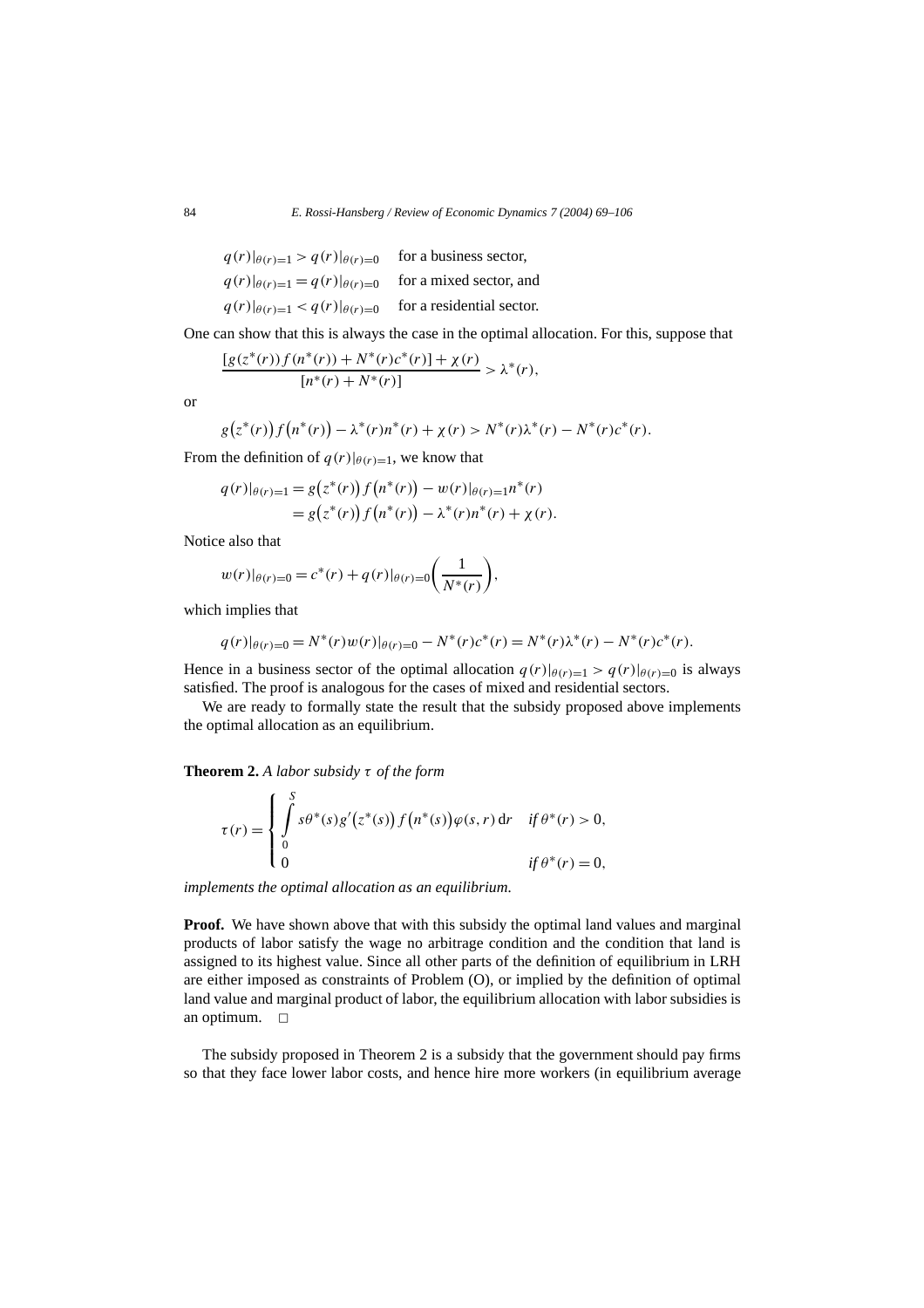wages will increase, and since reservation utility is fixed, residential rents). One may ask how, in this model, a government would pay for the subsidy. One possibility is to levy a flat tax on land owners. The implied tax is given by

$$
\tau^{+} = \frac{1}{2\pi S} \int_{0}^{S} \tau(s) \, \mathrm{d}s
$$

per unit of land. This tax will not distort rents and would balance the city government budget. Notice that in this model we have absentee landlords so we are not actually modeling the decision of buying land in the city or in different cities.

In reality we do not observe these types of subsidies, and although this does not undermine their optimality, it is puzzling that we do not see any efforts in this direction. A closer look at City Government policies may give us a possible answer to the problem. For example, parking lots construction by government agencies may be a way of reducing the costs of working at business centers, thereby actually subsidizing workers in these areas. Highway improvement and construction and investments in public transportation are other interesting examples.

#### *4.3. Zoning policy*

Suppose the city government can determine land use in different sections of the city. That is, the city government can determine if some section of the city is a business area, a residential area or a mixed area (the government has the power to determine *θ (r)*). In this case, we can ask what the best set of restrictions is, and if zoning is an effective policy to increase net output in a city.

The optimal land use does not solve the optimal zoning policy problem. This problem is given by Problem (O) plus the constraints that the optimal marginal product of labor declines or increases at rate *κ* throughout the city. That is, the optimal zoning problem implies solving for the optimal land use structure restricting the allocation to be an equilibrium given  $\theta$ . We do not solve that problem in this paper, but we do analyze the case where we impose the optimal land use as a restriction. This is what we call the equilibrium with zoning restrictions. The exercise yields a lower bound for the benefits of zoning restrictions since the optimal land use structure is a feasible *θ* .

The equilibrium with zoning restrictions will not internalize the externality, and hence will not be optimal, but it will take advantage of higher external effects caused by firms being closer to each other (in Theorem 1, we proved that there are no mixed areas in the optimal land use structure). Hence, net output will increase. How much of the way between the optimum and the equilibrium will this type of restrictions take us is a numerical issue and will be studied in the next section.

One important feature of the equilibrium with zoning restrictions is that land rents will not be continuous at the boundary between business and residential sectors. The zoning restriction will be binding, since the equilibrium land use structure is different than the optimal land use structure. So there are incentives for some land owners to lobby for changes in the zoning restrictions. Given the restrictions, some firms may, for example, be ready to pay higher rents in residential sectors than residents. Of course, if the restrictions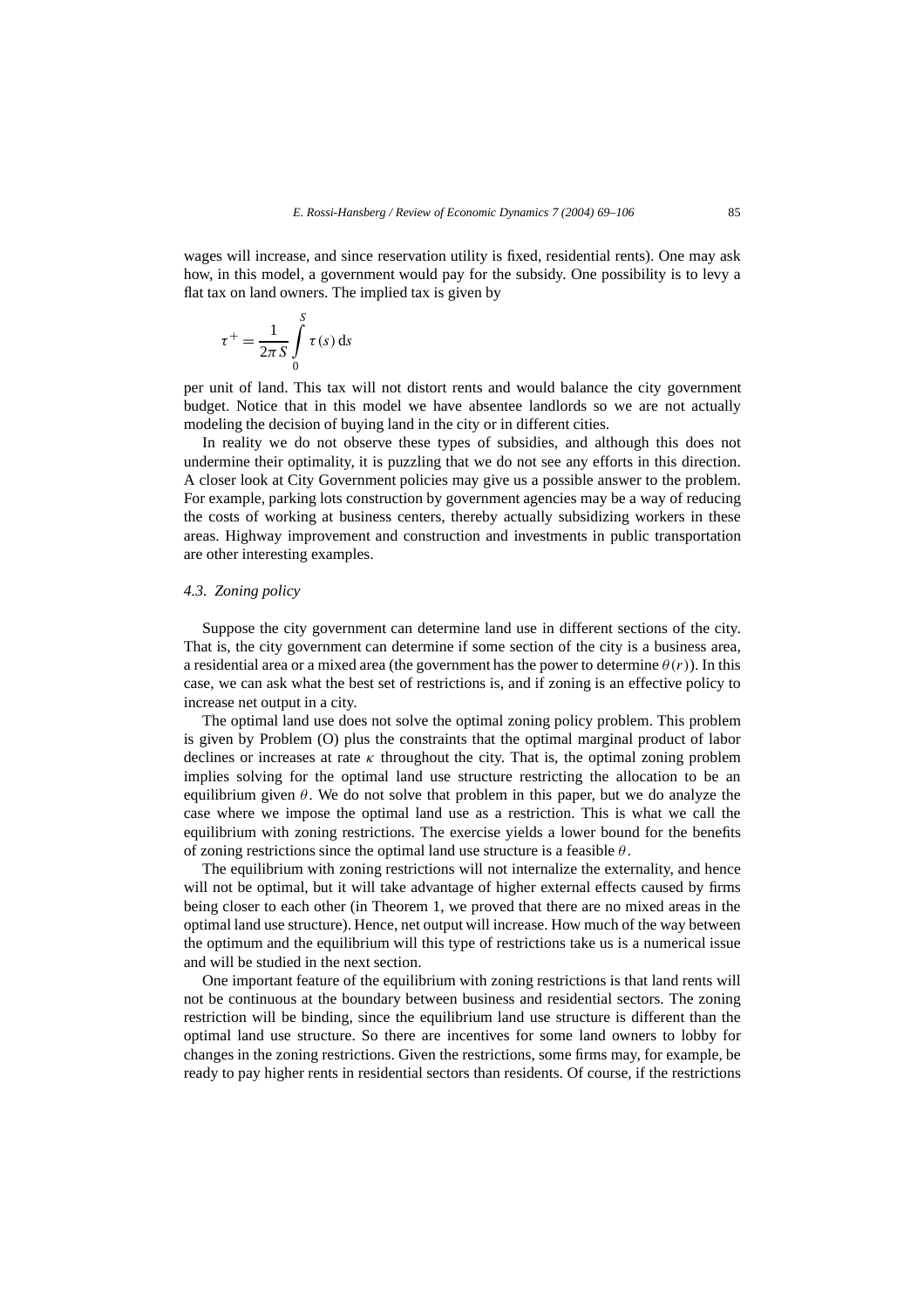are lifted altogether, we return to the equilibrium outcome, and since the external effect is lower in equilibrium, land rents will go down. In the next section we will presents examples of the equilibrium with zoning restrictions where the discontinuities in land rents can be observed.

## **5. Numerical exercises**

In this section we use numerical exercises to illustrate some of the equilibrium possibilities of the model. We will set the different parameters values following the previous literature and then vary key parameters to illustrate their effect on optimal city structure, in particular  $\kappa$  and  $\delta$ . These two parameters are crucial in determining the land use structure within a city and the results are very sensitive to their values. The objective of these exercises is not to obtain numerical implications that match particular characteristics of a specific city, but to illustrate how optimal allocations and policies react to changes in key fundamental parameters. The model is admittedly very stylized and should be used as a conceptual framework to understand the interaction of forces that are important in determining urban structure, not to obtain quantitative implications.

In all the numerical exercises we use a Cobb–Douglas specification for the utility function,

$$
U(c, \ell) = c^{\beta} \ell^{1-\beta},
$$

and the production function,

 $f(n) = An^{\alpha}$ .

We also let

$$
g(z) = z^{\gamma}.
$$

In the numerical exercises shown below we use the following parameter values:

|  |  | $\alpha$ $\beta$ $\gamma$ $A$ $\bar{u}$ $\kappa$ $\delta$ $S$ |  |
|--|--|---------------------------------------------------------------|--|
|  |  | 0.95 0.9 0.04 1 1 0.005 5 10                                  |  |

Caselli and Coleman (2001) show that the share of land rentals in nonfarm business income in the US is around 5%, hence we let  $\alpha = 0.95$ . Roback (1982) estimates the share of income going to mortgage payments to be 0.178, since this includes structures (payments for the actual house not only land) we reduce the number to 0.1 and let  $\beta = 0.9$ . Lucas (2001) uses Japanese Land Rent data to argue that a reasonable value of *γ* is 0*.*04*. A* and  $\bar{u}$  are set arbitrarily at 1.<sup>6</sup> The city size is also set arbitrarily at  $S = 10$  miles.<sup>7</sup> These

<sup>&</sup>lt;sup>6</sup> Another possibility is to calibrate  $\bar{u}$  such that the population size is about 100,000. In a sample of the largest 1083 cities in the USA, the average population size was 105412 according to the 1990 Census. We could also calibrate *A* such that the average per capita monetary income is about 15000 US dollars. In 1990, the average monetary income per capita in a sample of 1083 cities was 14867 US dollars.

<sup>7</sup> The average land area in 1990 of a sample of 1083 cities was 38.78 sqm.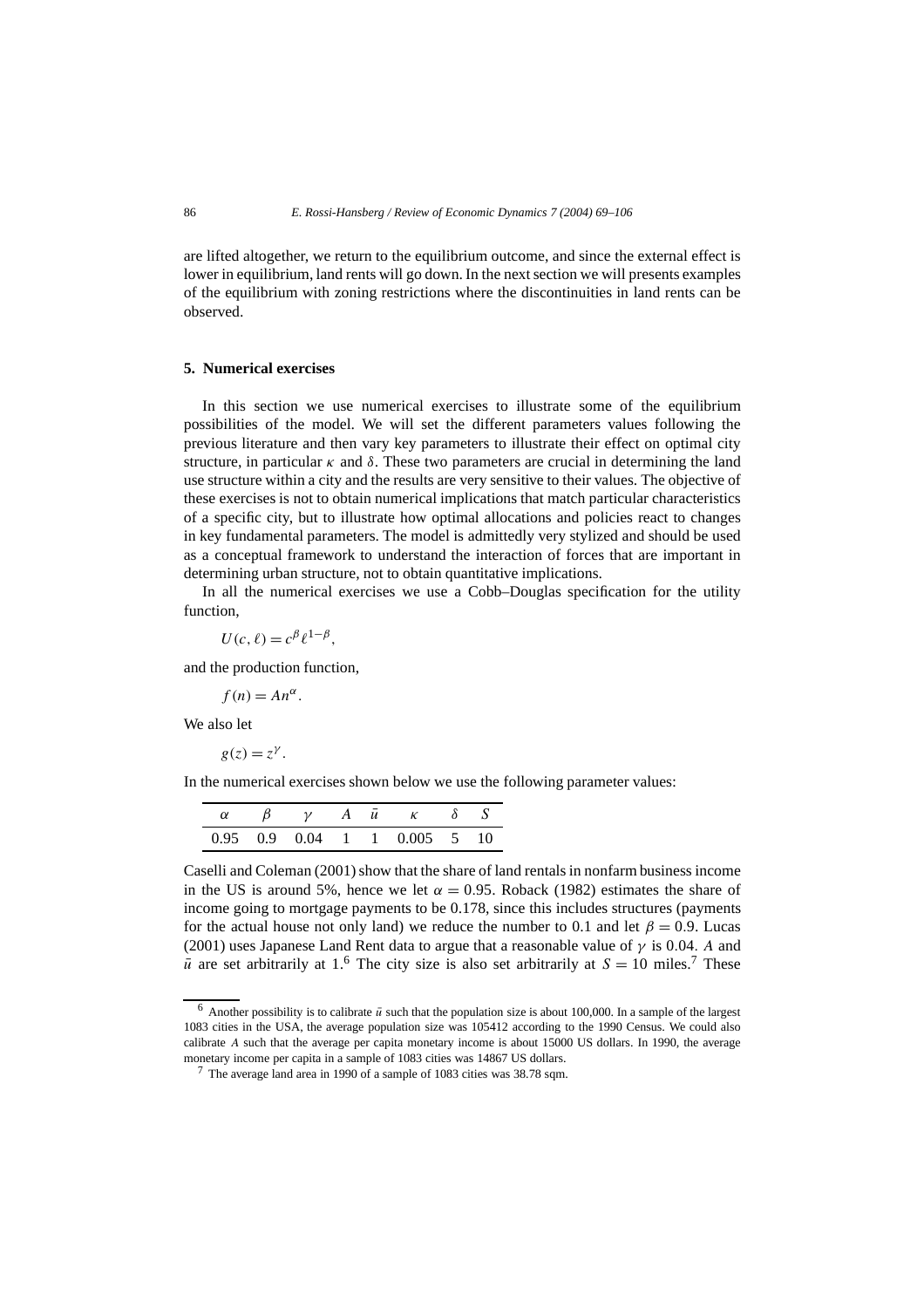parameter values are fixed throughout the paper. We will perform comparative statics with all the remaining parameters. For  $\delta = 5$  see Lucas (2001) and LRH, for  $\kappa = 0.005$ , notice that in a sample of 1083 cities, people commute 20.57 minutes on average to and from work. If they work around 8 hours a day (including commuting), this implies that they spent 4.29 percent of their time commuting. So if they commute on average about 10 miles it implies a  $\kappa = 0.00429$ . Since some of these calculations are very loose, we will perform numerical exercises for a wide range of values of *κ*.

In order for Assumption A to hold for this particular specification, we need  $\alpha$ ,  $\beta$ ,  $\gamma > 0$ ,  $\beta, \alpha < 1$ , and  $1 - \alpha > \gamma$ . Clearly these restrictions are satisfied for the base case parameter values presented above. For an interpretation of  $1 - \alpha > \gamma$  in the urban economics literature, see Lucas (2001) or Fujita et al. (1999). We formalize this statement in the following lemma, proven in Appendix A.

**Lemma 1.** *If U*, *f* and *g* are Cobb–Douglas as specified above,  $\alpha$ ,  $\beta$ ,  $\gamma > 0$ ,  $\beta$ ,  $\alpha < 1$  and

 $1 - \alpha > \gamma$ ,

#### *then Assumption A is satisfied.*

We solve the nonlinear system of equations in Section 2 using MATLAB. The algorithm solves the system given a function  $\theta$ . We let  $\Delta r = 0.01$  and so we have a system of  $S5/\Delta r + 1$  equations in the same number of unknowns. As a result we obtain the optimal densities *n*∗*, N*∗, the optimal consumption per person, *c*∗, the optimal productivity function *z,* and the co-state *λ*, at all locations and as a function of *θ.* To find the optimal *θ* we iterate using the operator *T* until the sequence of *θ* functions converges. As noted before this sequence does not have to converge, although it does in all the simulations presented.

For the base case parameters, we obtain a business area with a radius of 3*.*5 miles. The rest of the city is residential. In LRH, the equilibrium city for the same parameter values has a mixed sector in the middle with a radius of about 4 miles, followed by a residential area of about two miles, and a residential sector at the boundary. Hence, business areas are more concentrated at the optimum. The densities of workers and households, and marginal product of labor and land values are presented in Fig. 3.

Figure 3 shows the main forces that are at work to determine the optimal allocation. The density of workers is relatively high at the center, since business sectors are relatively close in all directions which increases the external effect. As we move away from the center the external effect decreases. Even though the external effect decreases, firms are closer to the residential areas. Being closer to residential areas implies that less production has to be spent in commuting costs. The result is an increase in the amount of workers at these locations. The higher employment density increases the productivity of firms nearby. The productivity function and the optimal values of land follow this same pattern. The density of households declines since it is a function of  $\lambda$ . As we move away from the center, the cost of housing workers increases since commuting costs increase with distance. Consumption decreases too, since these households are living in larger land lots  $(\ell = 1/N)$ grows) and their utility is constant at  $\bar{u}$ . The marginal product of labor follows first the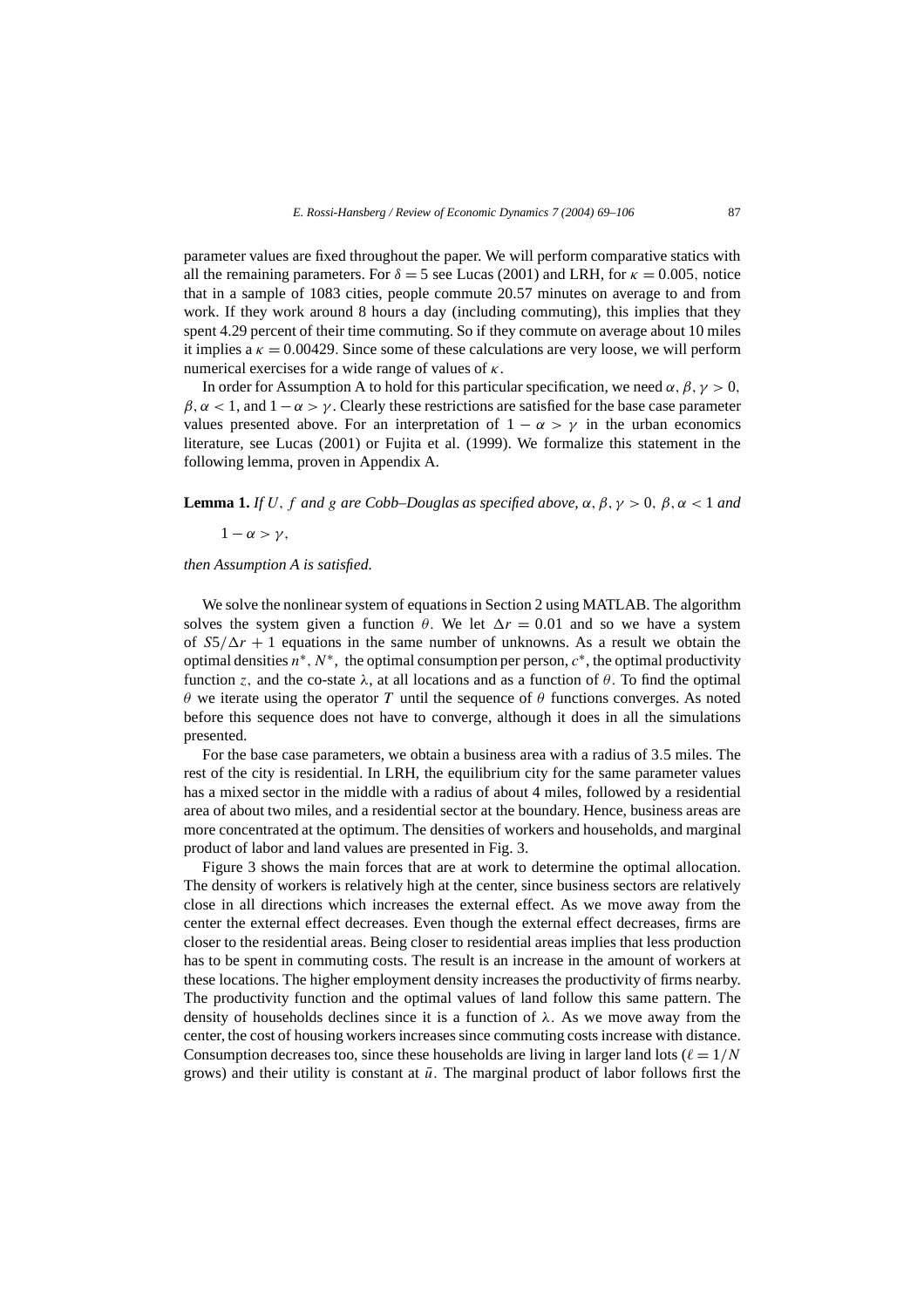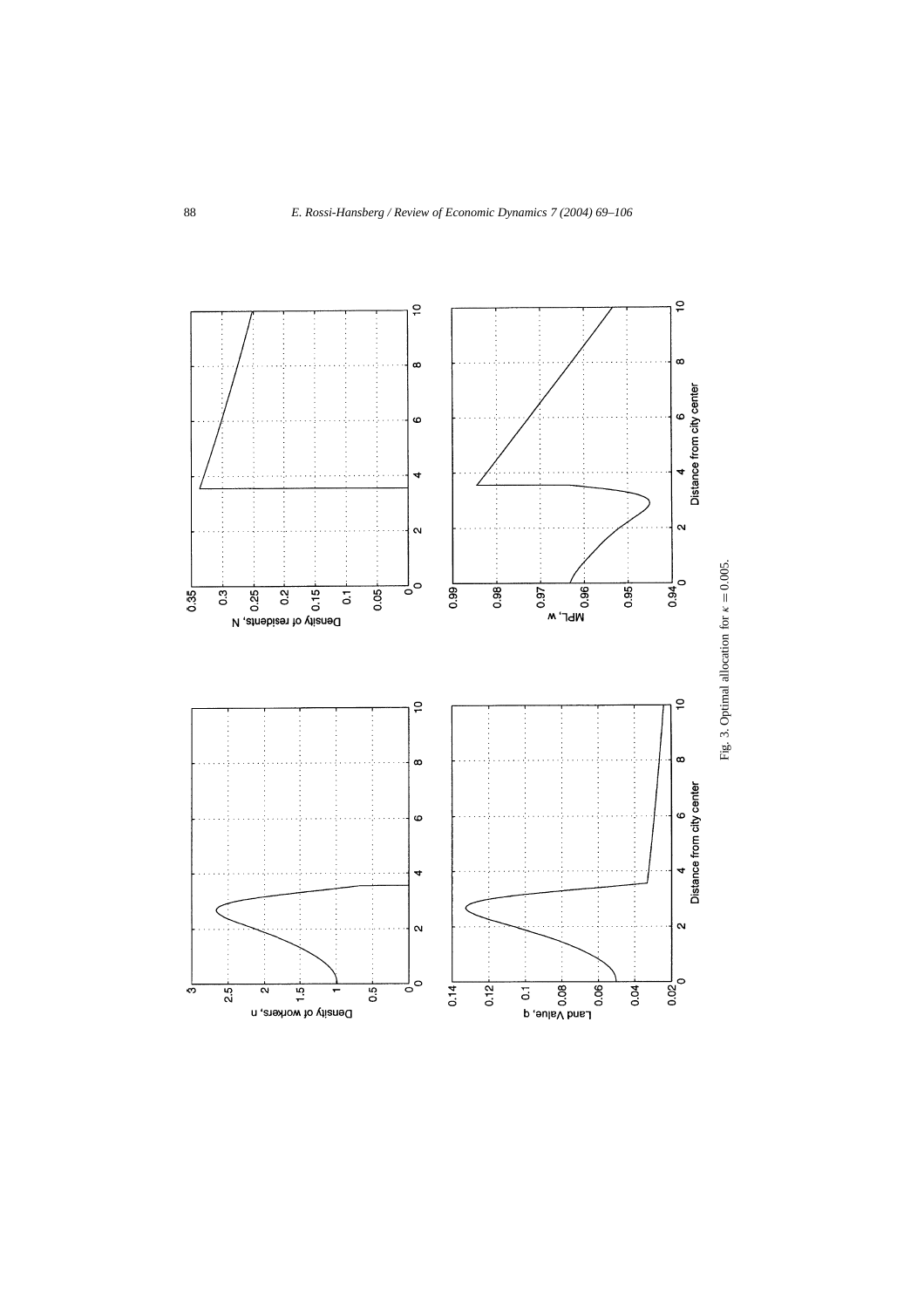same pattern as the density of workers and then the pattern of the density of residents. Since  $H(r)$  is positive for all r,  $\lambda$  decreases at rate  $\kappa$  throughout the entire city. At each location in business sectors the optimal marginal product of labor is lower than *λ*, since firms hire more workers than the profit maximizing amount. At the optimum we are internalizing the external effect. In an equilibrium allocation  $w(r) = \lambda(r)$ . The trade-off between higher external effects and proximity to residential sectors is also illustrated in Fig. 4 for commuting costs  $\kappa = 0.001$ .

If we increase  $\kappa$  to 0.01, the high commuting cost imply that the monocentric city is not optimal. In this case the business sector is a ring around the center of the city. The rest of the city, that is the center and the areas near the boundary are residential. Since commuting costs are higher, proximity to residents becomes more important than the spillovers from nearby firms. Agents leaving near the center will commute *away* from the center to go to work. Agents living close to the boundary will commute *to* the center to go to work, as in all other cases. These results are presented in Fig. 5.

In Fig. 2 we presented the fixed point of *t* and  $\lambda$ . When  $\kappa = 0.005$ , the fixed point of *t* and  $\lambda$  is such that  $t(r) \geq \lambda(r)$  at the center (the business district). For locations farther away from the center  $t(r) < \lambda(r)$  and so  $\theta(r) = 0$  (the residential area). That is,

$$
\theta^*(r) = \begin{cases} 1 & \text{if } r \in [0, 3.5], \\ 0 & \text{if } r \in [3.5, 0], \end{cases}
$$

is a fixed point of the operator *T* for  $\kappa = 0.005$ . For  $\kappa = 0.001$  and  $\kappa = 0.01$  the figure shows how the fixed point of *t* and  $\lambda$  imply the land use structure described above. In Fig. 2 we also presented a numerical example for  $\kappa = 0.004$ . The result is a land use structure with two rings of businesses. In what follows we drop this case and focus on comparative statics where we increase *κ* to 0*.*01 and decrease *κ* to 0*.*001 relative to the base case.

Given our focus on symmetric allocations, we can ask how important is the restriction that the whole land area,  $\pi S^2$ , has to be used to construct only one city. We can address this question numerically. We start with the optimum presented in Fig. 5, break down the total land area of the city in two, and compute the optimum for each of the smaller cities assuming no external effects between them. The results imply that the sum of the two small cities net output is smaller than the net output of the initial city by 13%. We repeated this exercise by breaking down the original city in four and eight cities. The sum of net output is decreasing in the number of cities. The smaller the land area, the more concentrated the business sectors. In particular, for the cases of 4 and 8 cities we obtain monocentric land use structures.<sup>8</sup>

In Fig. 6 we present the optimal density of workers (times  $\theta$ ) resulting from the optimal land use structure (same as in Fig. 2) and the optimal density of workers given the equilibrium land use structure. In both curves the external effect is internalized. That is, the dashed line is not the equilibrium density of workers for this parameter configuration, but the optimal density of workers restricting land use to be as in equilibrium. For  $\kappa = 0.005$ , equilibrium land use is given by a mixed area of 4.2 miles at the center, surrounded by a

<sup>8</sup> It is clear that the result will not hold if we start doubling the size of the city. The extra commuting costs and the implied less concentrated business areas will eventually offset the gains in productivity implied by the larger city.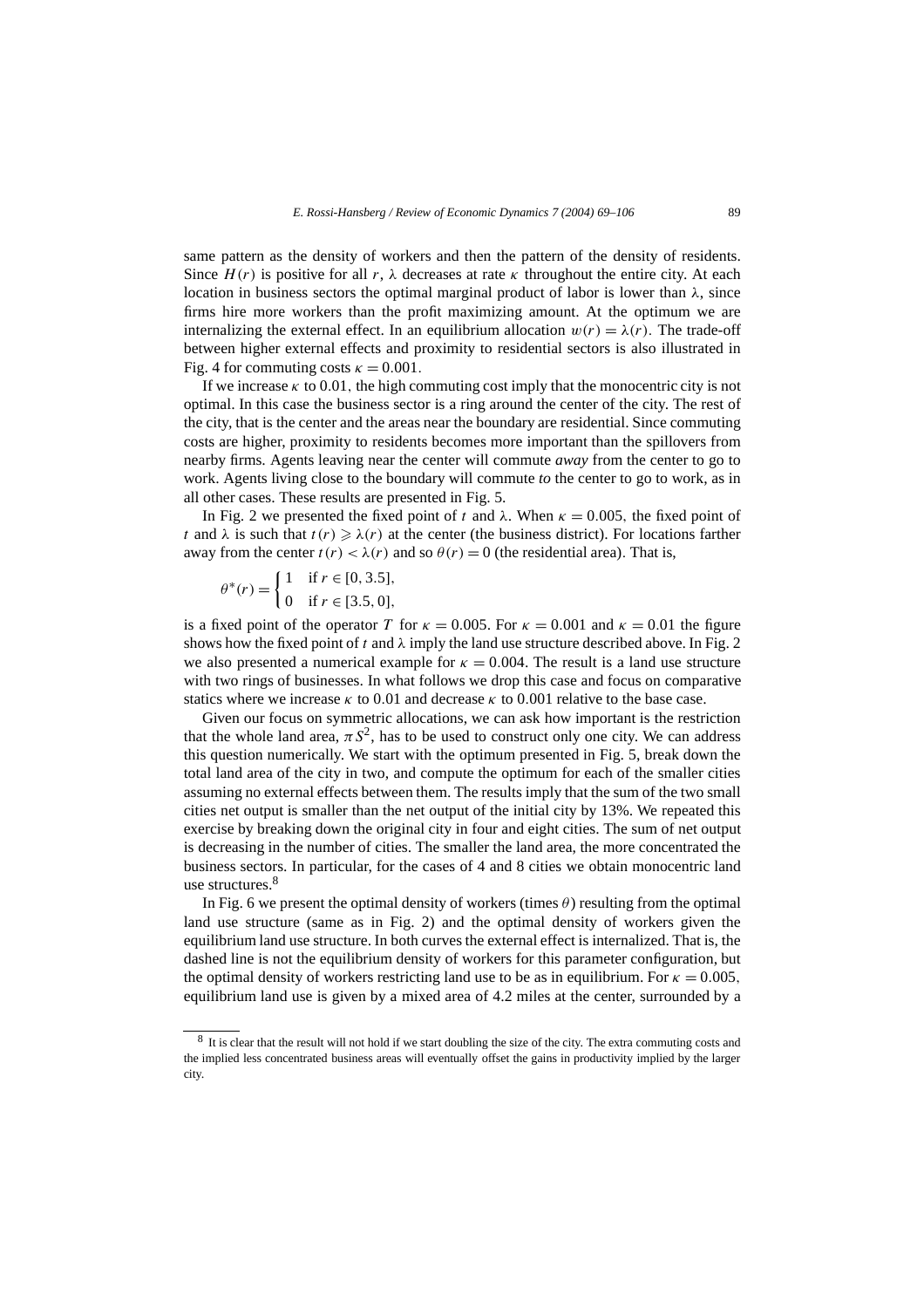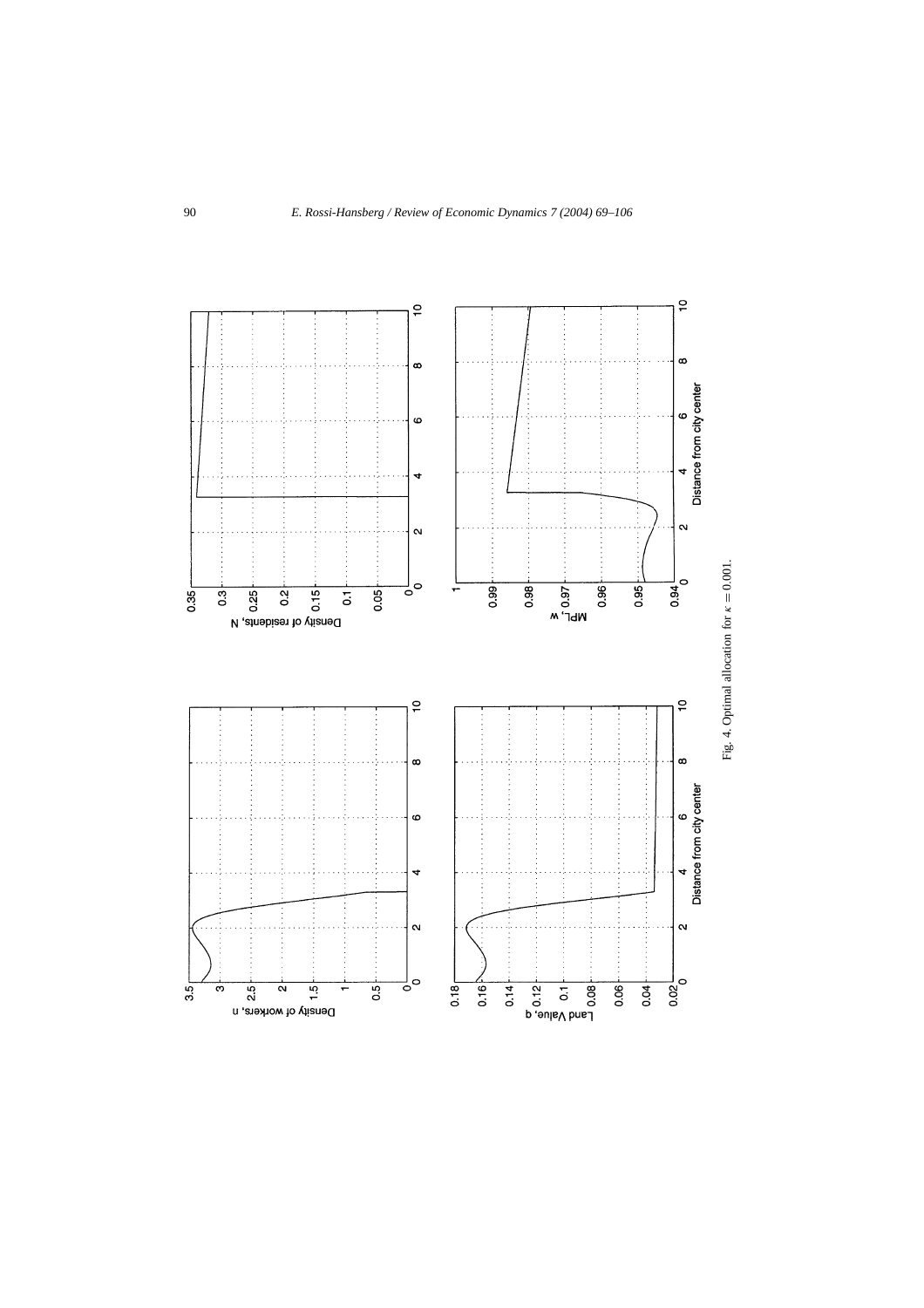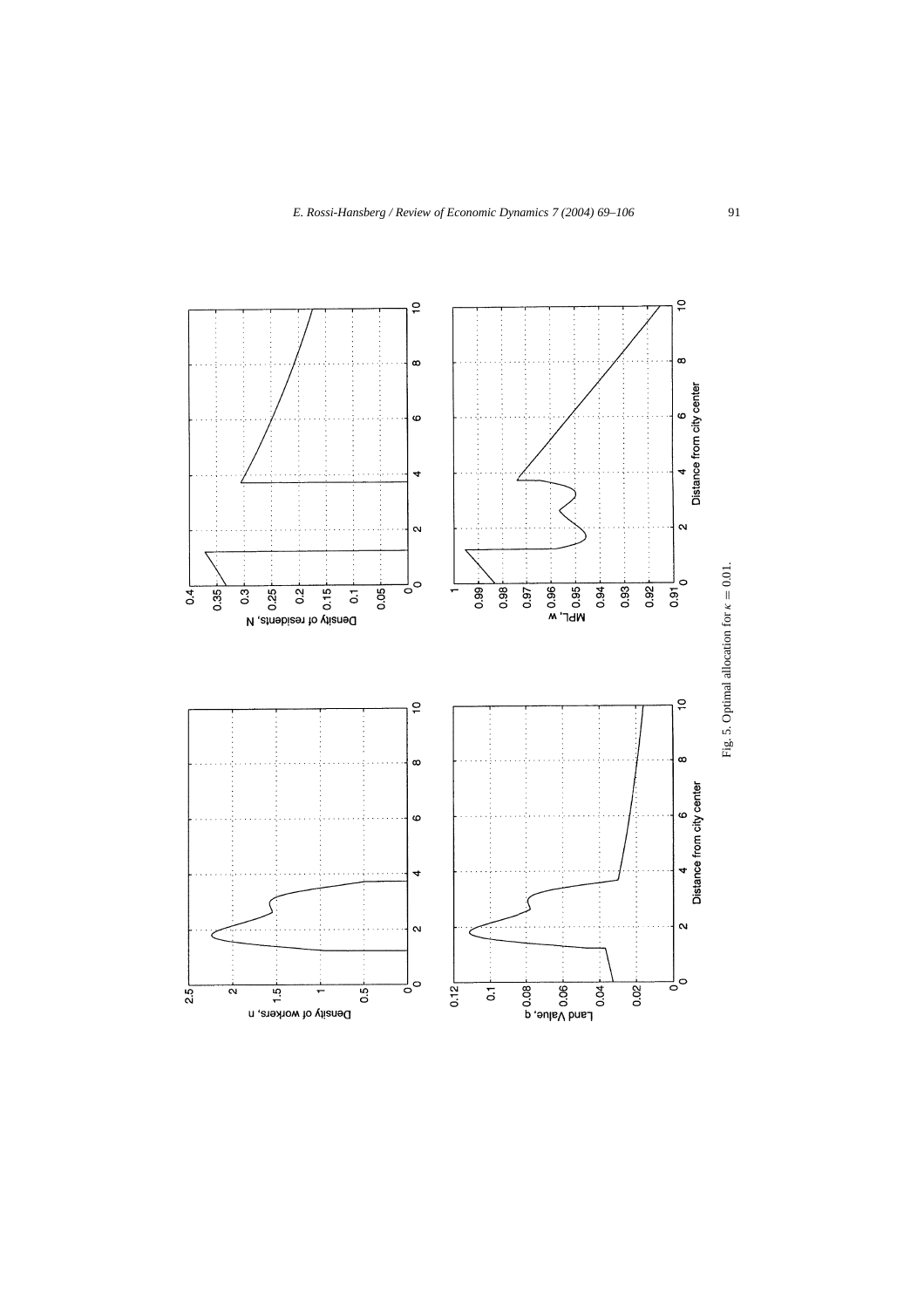business area of 2 miles. The rest of the city is residential. The exercise illustrates the pure effect of changes in land use on the density of workers. Endogenizing land use to obtain optimal employment densities is crucial. Net output (total output minus total consumption) increases by 9.5%. One may argue that in order to evaluate this effect correctly it may also be important to look at the total number of residents in the city. This number increases by 10%.

Figure 6 shows the results of the same exercise for  $\kappa = 0.001$  and  $\kappa = 0.01$ . In these cases net output increases by 2.1% and 28% respectively. The total number of residents increases by 1.2% and 13%. The changes in net output and total number of residents suggest that the higher commuting costs, the larger the effect of changes in the land use structure. Hence, the exercises suggest that zoning restrictions or labor subsidies that result in equilibrium allocations that are similar to the optimal allocation imply a higher gain, the higher commuting cost.

Another key parameter in the model is the externality parameter *δ.* A higher *δ* implies that the external effect decays faster with distance. Notice that a larger  $\delta$ , as can be seen in the equations presented in Section 2, does not imply that the external effect is lower everywhere. This, since the function  $\varphi$  is also multiplied by  $\delta$ . The idea is to make the external effect decay faster without changing the mean external effect.

In Fig. 7 we present the density of workers (multiplied by  $\theta$ ) for  $\delta = 5$ , 10, and 15. A higher  $\delta$  increases the amount of workers at the center when  $\kappa = 0.001$  and 0.005 (the cases where there is a business district at the center). The intuition is that a higher  $\delta$  increases the relative advantage of locating at the center, where firms are nearby in all directions. Lucas (2001) provides some evidence of the need of high *δ*s to fit Japanese land rent data.

Notice that for all *κ* values used in the figure, a higher *δ* results in a business sector that is more concentrated. The intuition for this result is clear. A higher *δ* results in more localized external effects and so, in order to take advantage of the externality, the optimal solution yields a more concentrated business sector. For the case of  $\kappa = 0.01$ , the concentration of business areas may eventually lead to a business sector in the middle, nevertheless we believe that values of *δ* much higher than 15 are not reasonable for a one sector model like this.<sup>9</sup> If we were to include different sectors, we may use a very large  $\delta$  for an industry like financial services (see Dekle and Eaton, 1999, for some evidence on this), which may result in this industry locating at the center.

## *5.1. Numerical results on optimal subsidies*

In Fig. 8, we present the optimal marginal product of labor and the function  $\lambda$  for the different *κ* values. The subsidy *τ (r)* is given by the difference between the two curves. The subsidy is never negative, it is actually a subsidy. The reason is that the externality faced by firms is always positive, so in equilibrium they always hire less workers than in the optimum. The total subsidy -the area between the two curves- is larger the larger  $\kappa$ . This

<sup>&</sup>lt;sup>9</sup> If  $\delta = 5$ , the external effect declines by half every 300 yards.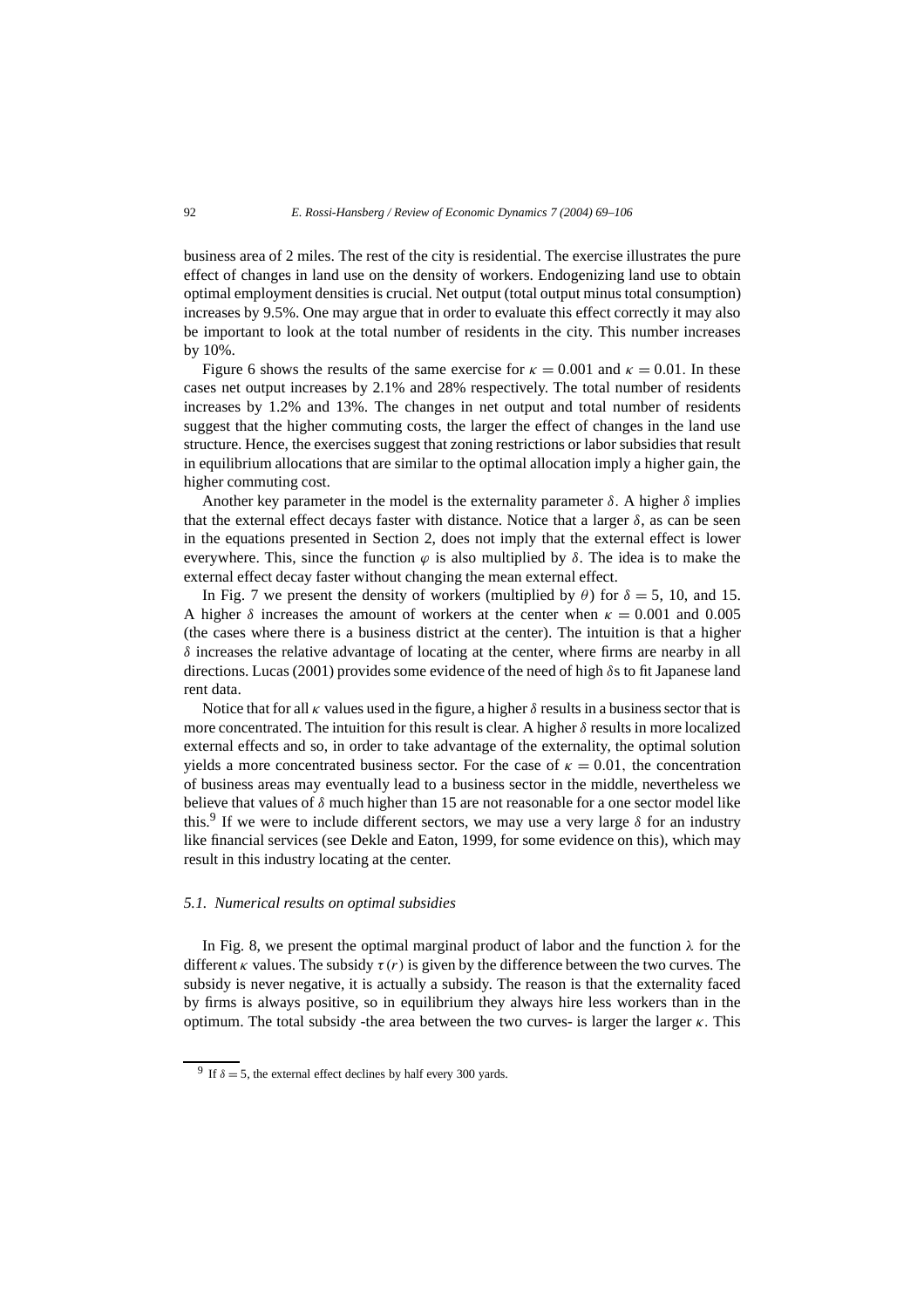

Fig. 6. Optimal density of workers.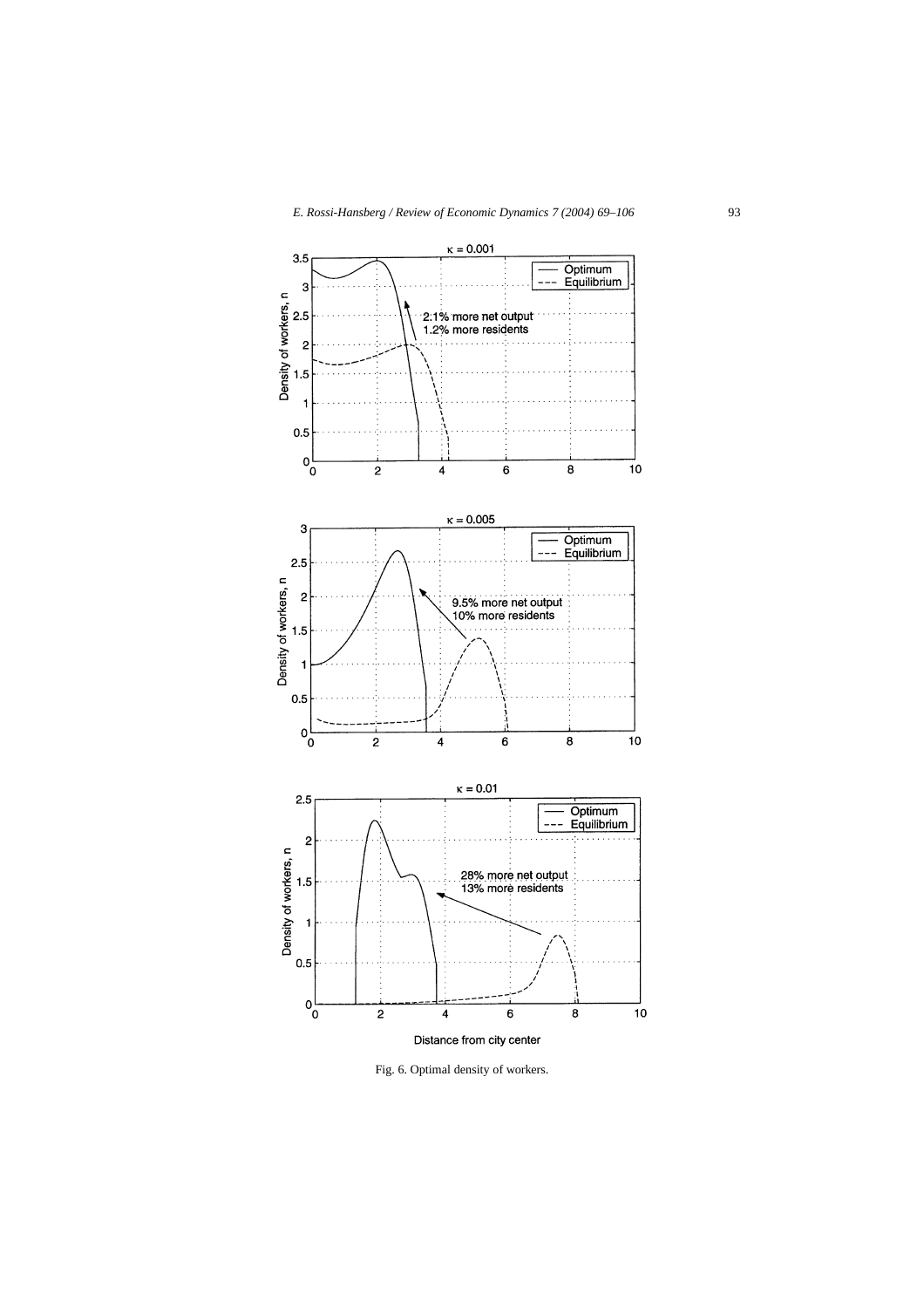

Fig. 7. The effect of *δ*.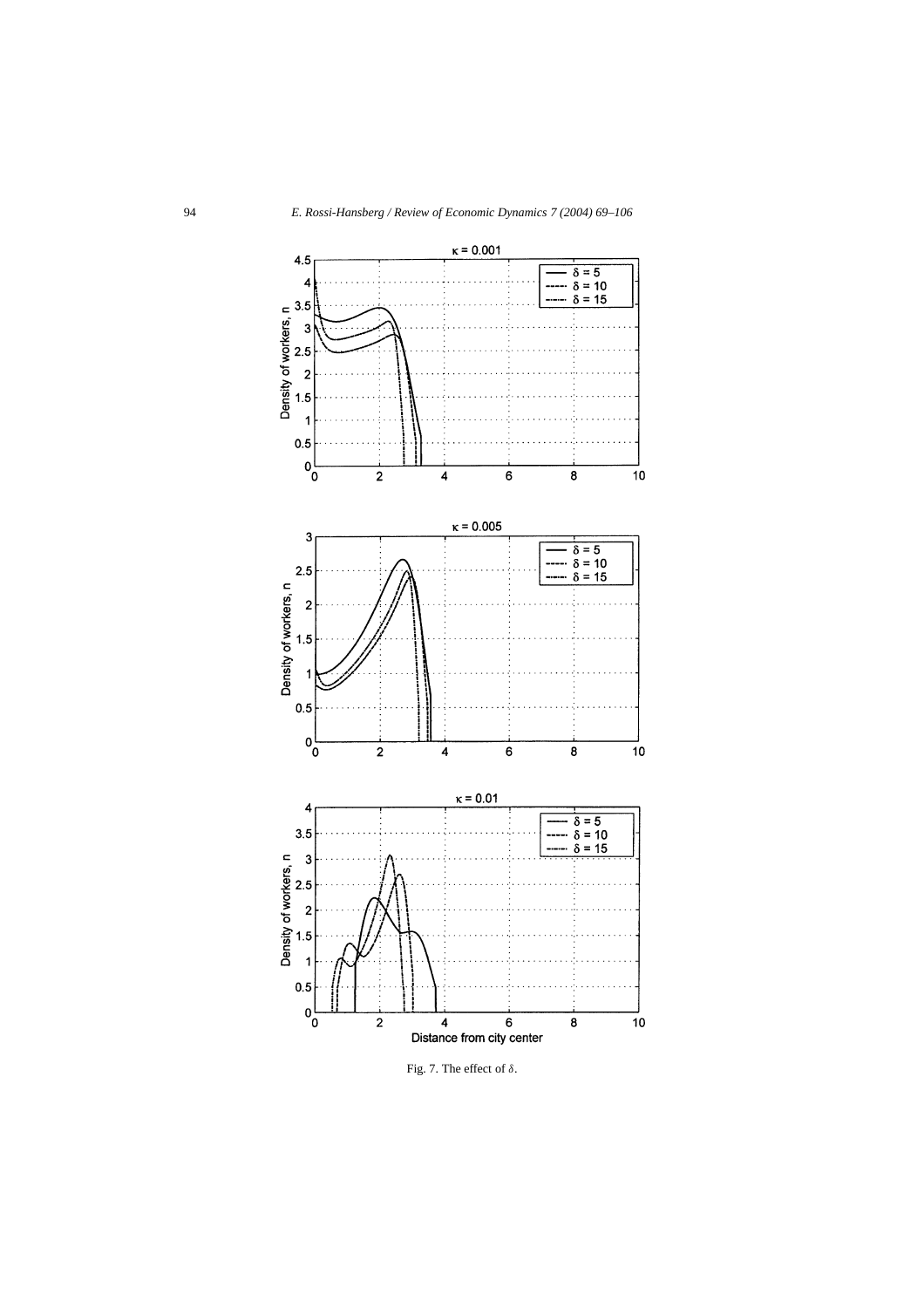

Fig. 8. Labor subsidy.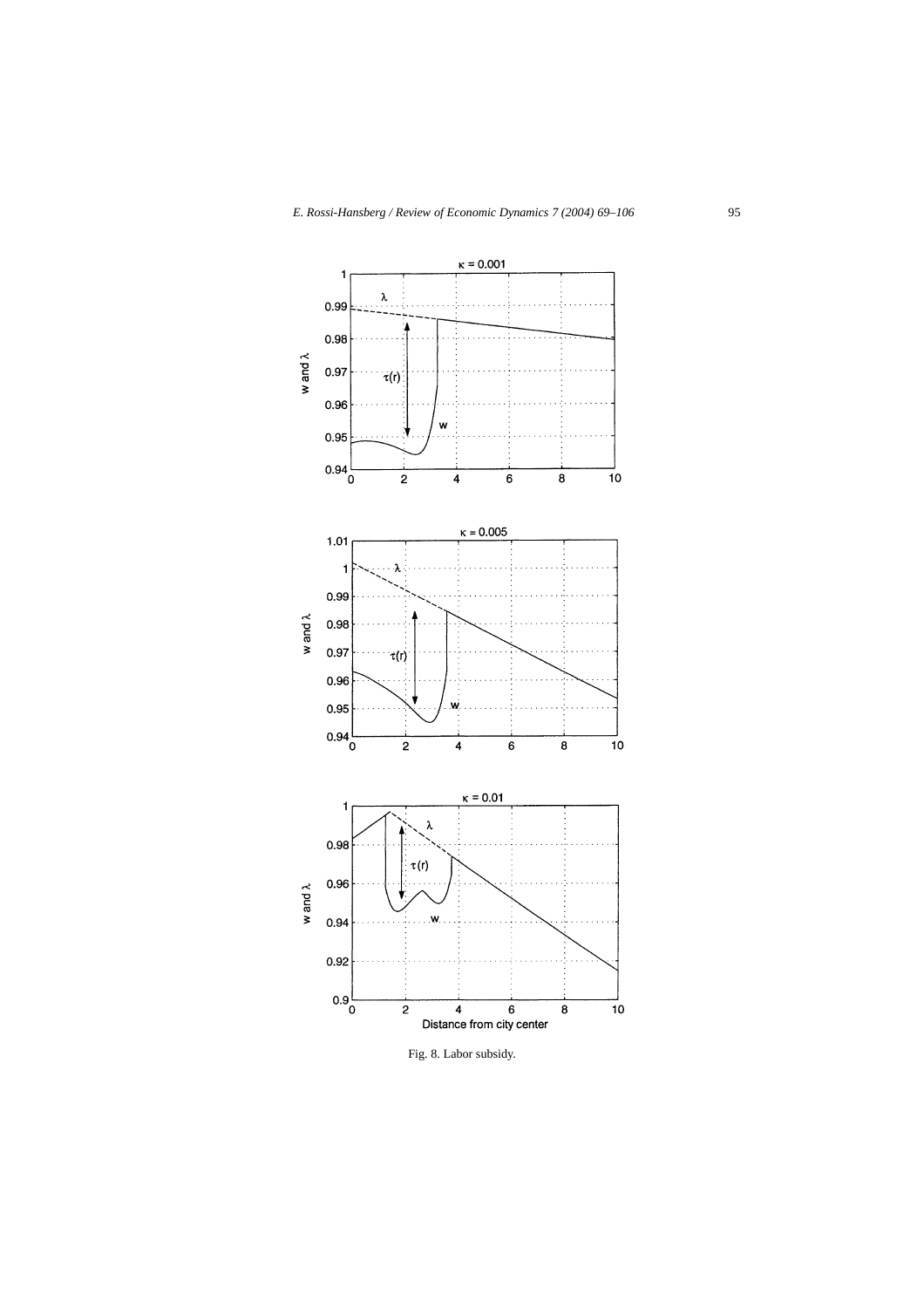is true in absolute value but not as a percentage of total net output. We saw before that the gains from this type of subsidy are larger, the larger *κ.*

There are two effects that determine the total bill of subsidies. On one hand, the higher  $\kappa$ , the more important the difference between the equilibrium and optimum land use structure, which increases the total subsidy. On the other, the external effect is lower the higher  $\kappa$ , and so the subsidy needed to internalize the externality is smaller. The result of this trade-off is the area depicted in these figures.

## *5.2. Numerical results on zoning restrictions*

In Section 4, we discussed some of the theoretical implications of imposing zoning restrictions. There are two important issues that we want to address using numerical exercises. The first is the extend in which zoning laws can reduce the difference between equilibrium and optimal net output. The second is the discontinuity of land rents at the boundaries between business and residential areas.

We calculate the equilibrium with zoning restrictions for the three sets of parameter values we have used thus far. With regard to the first question, for  $\kappa = 0.001$ , with zoning laws increase net output by 2.48% with respect to the equilibrium and imply 5.49% less net output than in the optimum. For  $\kappa = 0.005$ , the equilibrium allocation with zoning results in 6.83% more net output than in equilibrium and 5.51% less than in the optimum. The corresponding numbers for  $\kappa = 0.01$  are 21.58% and 6.70%. These numbers show that the higher  $\kappa$ , the larger the gains from using zoning laws. The effectiveness of zoning increases with commuting costs. The relative difference in net output between the efficient allocation and the zoning equilibrium also increases slightly with *κ*.

Figure 9 shows employment densities (multiplied by  $\theta$ ) at the optimum and zoning equilibrium, as well as optimal values of land and land rents in the zoning equilibrium. For  $\kappa = 0.001$  and  $\kappa = 0.005$ , the optimal land use structure is monocentric, so land rents are discontinuous at one location. For  $\kappa = 0.01$  land rents are discontinuous at two locations (we have two residential sectors, one at the center and the other at the boundary of the city). One interesting feature of these figures is that land rents and densities are always higher near the sector boundaries in the zoning equilibrium. The reason is that, on one hand, these locations are low productivity (external effects are low), so the effect of internalizing the externality is low. On the other hand, housing extra workers is more costly in goods at the optimum, since there are more residents so residential land plots are smaller than in equilibrium and the reservation utility is fixed. At the boundary, the second effect dominates so densities in the zoning equilibrium are higher. However, productivity is larger in the efficient allocation than in the zoning equilibrium everywhere in the city.

## **6. Conclusions**

Let us try to summarize the characterization of the optimal allocation. When commuting costs are low, the center of the city is used for business purposes and the rest of the city is residential. The density of employment at the center is relatively high. As we increase commuting cost, we obtain lower densities of employment at the center, but the city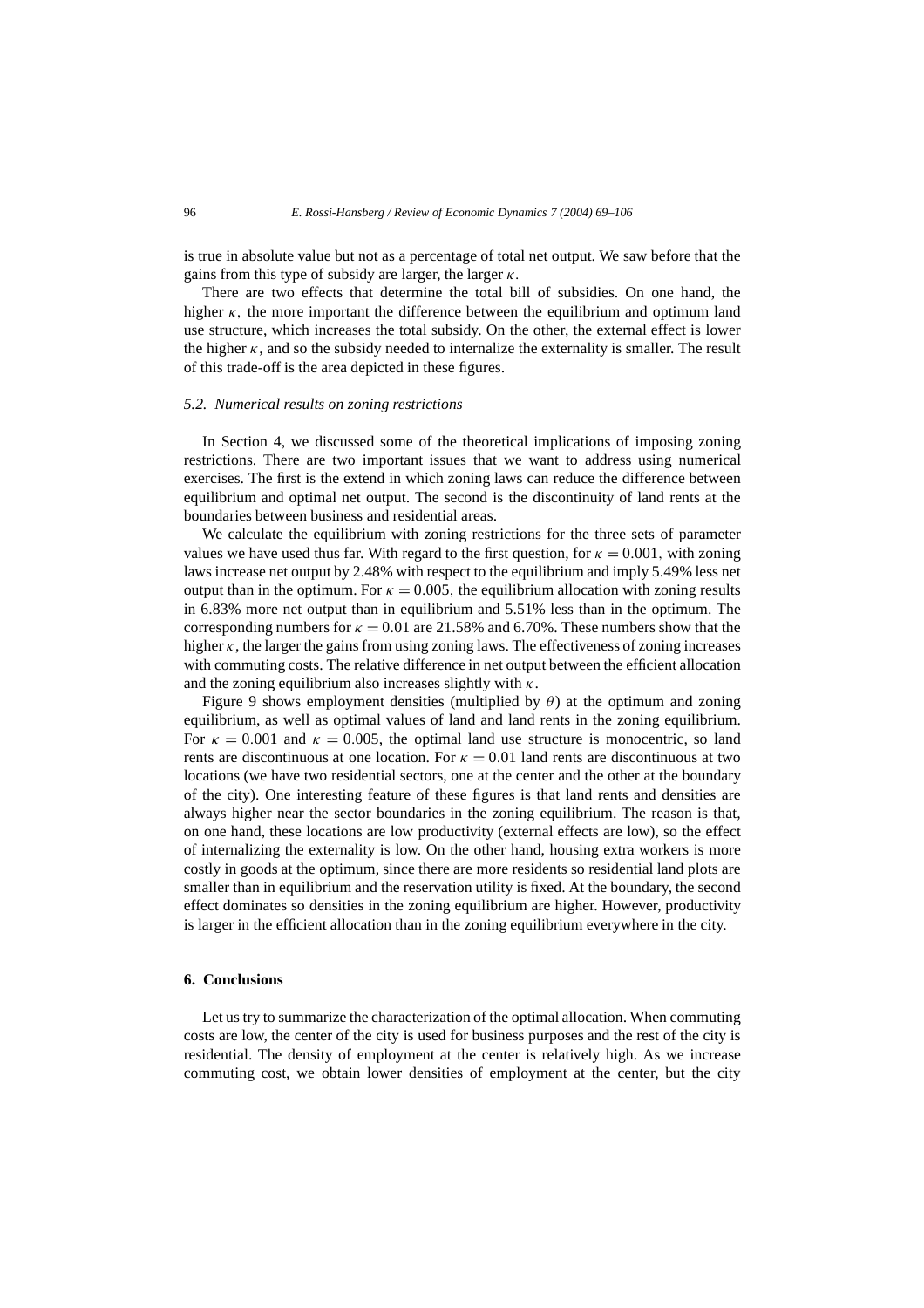

Fig. 9. Optimum and equilibrium with zoning restrictions.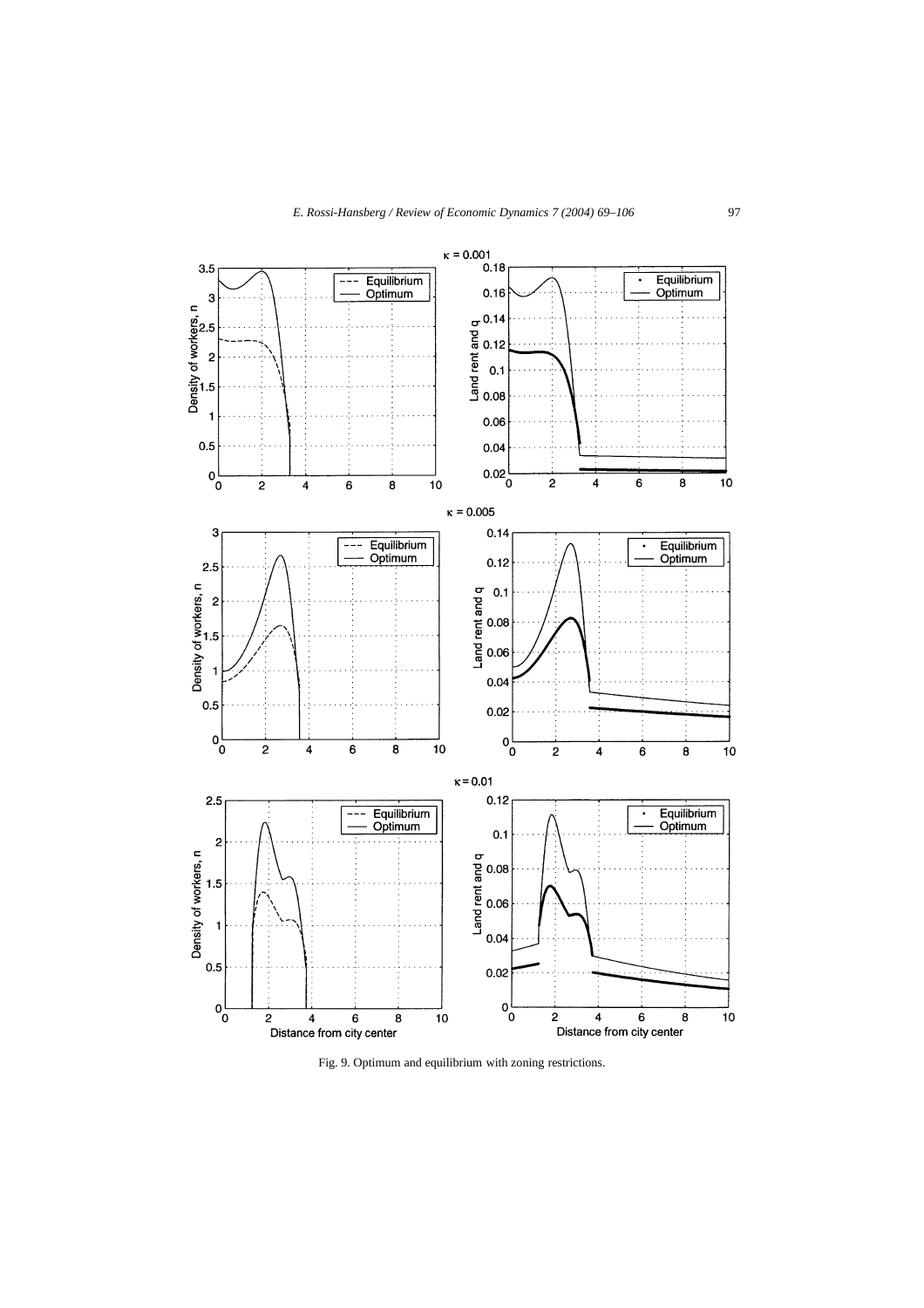remains a Mills city. Further increases in commuting costs result in a residential area at the center surrounded by a ring of business areas and then a ring of residential areas. In contrast, in the equilibrium allocations presented in LRH, low commuting cost imply a Mills city with high densities of employment at the center. As commuting costs increase, the center becomes mixed, with pure business and residential areas surrounding it.

Efficient and equilibrium allocations differ since we use production externalities as the agglomeration force. Other theories in urban economics have proposed agglomeration effects that are not external but internal to the firm. The allocations characterized in this paper can be viewed as *equilibrium* allocations of urban theories without externalities but with agglomeration effects that take the form in (7). However, the validity of the policies proposed does depend crucially on the presence of external effects.

Theorem 1 shows that there are no mixed areas in the efficient allocation. In the equilibrium allocation, however, there are mixed areas at the center of the city. Hence, we should observe mixed areas in actual cities, but those areas are inefficient according to our model. Chicago is a good example of mixed areas at the center. Chicago residents commuting by foot to work live mostly in downtown Chicago.

As we argued above, the results in this paper can be viewed as the equilibrium allocation of a theory with internal agglomeration effects. Theorem 1 then implies that, if agglomeration effects are internal to the firm, the equilibrium allocation has no mixed areas. Hence, the presence of mixed areas in actual cities is evidence of production externalities.

The theory emphasizes that there is an indirect effect, via changes in land use, of reducing commuting costs. The numerical exercises show that the effect is potentially important. City governments should try to include estimations of this gain in their evaluation of projects and policies that reduce commuting costs.

Theorem 2 shows that using labor subsidies the optimal allocation can be implemented as an equilibrium. Other policies like zoning restrictions do not implement the optimum but do improve the production possibilities of a given city. The numerical exercises show that zoning restriction are much more useful when commuting costs are high.

As Fig. 9 shows, land rents are discontinuous in the presence of zoning restrictions. Firms would like to move to residential areas but they are not allowed. The reason is that optimal zoning restrictions always *concentrate* business areas in order to increase productivity. Hence, with optimal zoning restrictions we know that firms, and *not* residents, will have incentives to lobby for the elimination of zoning restrictions. Therefore, our provides a test of the optimality of current regulation.

Given our focus on optimal allocations, our theory does not provide empirical implications on land use structure. However, the parallel equilibrium theory does. It is important to test the implications of our theory since we have made several policy recommendations. Their validity depends directly on the extent to which this model captures important elements of reality. A test of these implications is, nevertheless, beyond the scope of this paper and left for future research.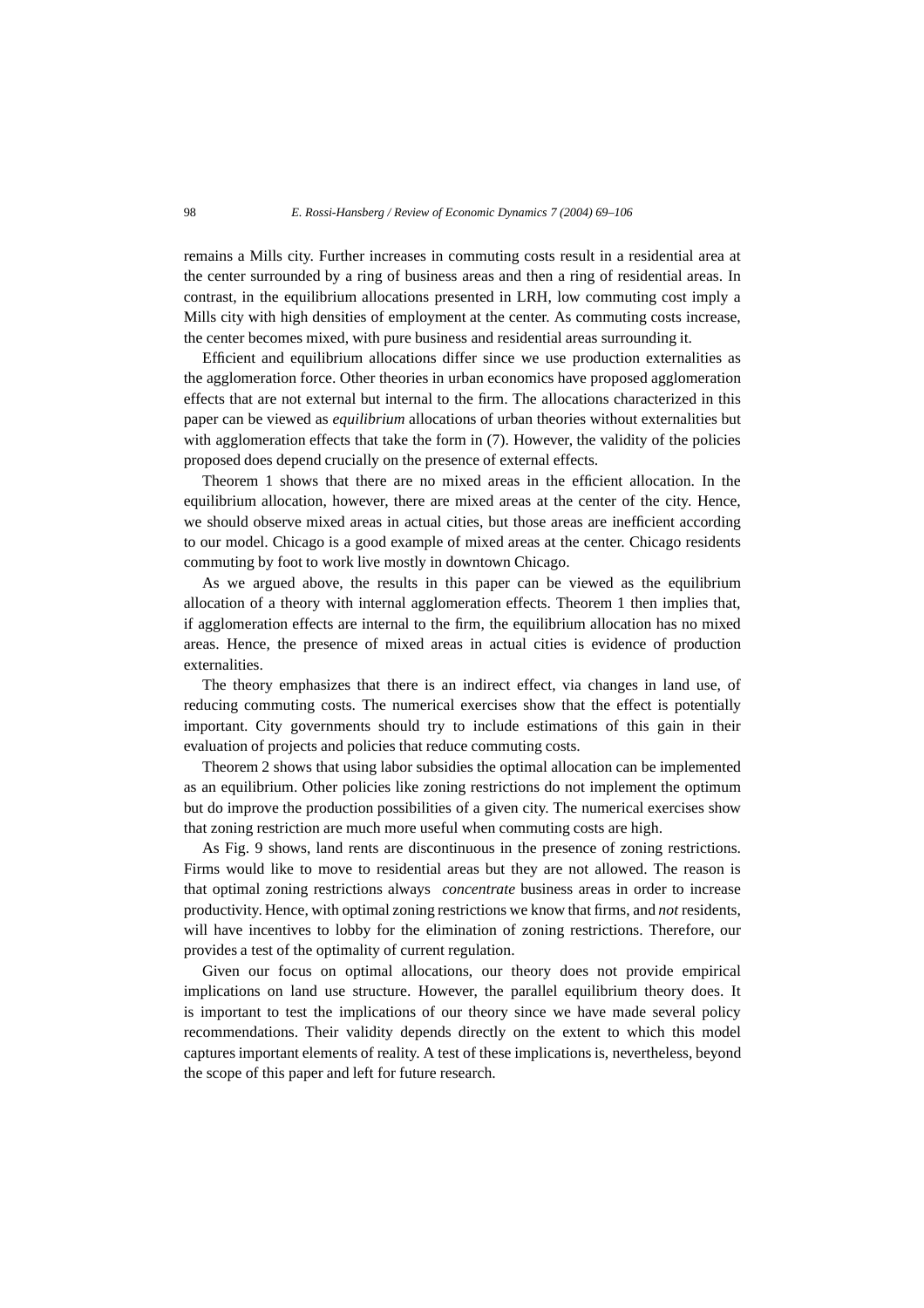## **Acknowledgments**

I am particularly grateful to Robert E. Lucas Jr. for his support, guidance and advice. I also thank Fernando Alvarez, Marcus Berliant, Jan Brueckner, Jeff Campbell, Guillaume Carlier, Ivar Ekeland, Lars P. Hansen, Boyan Jovanovic, Nancy Stokey, Mehmet Yorukoglu and seminar participants at Boston University, Brown University, UCSB, the University of Chicago, the University of Michigan, the Minneapolis FED, the SED Meetings in Stockholm, Stanford University, the University of Toronto, Vanderbilt University, the editors of this journal, and an anonymous referee for helpful comments. The paper benefitted from discussions with Carlos da Costa, Claudio Irigoyen, Juan Santalo, Rodrigo Soares, and Ivan Werning.

## **Appendix A. Proofs**

In this appendix we prove all the theorems, propositions and lemmas not proved in the different sections of the paper. The order is the same as the order in which the results are presented in the text.

**Proposition 1.** *Under Assumption A, given*  $\theta$  *there exists a unique set of functions*  $\{n^*, N^*,$ *c*∗*,* ∗*, z*∗*, H*∗*, λ*∗} *that satisfies the first-order conditions and the Maximum Principle conditions.*

**Proof.** Under Assumption A, given  $\theta$ , the problem is a strictly concave problem with constraints that define a closed, convex and bounded set in  $\{n^*, N^*, c^*, \ell^*, z^*, H^*\}$ . To see this, notice that, since the total amount of land is given by  $2\pi S^2$ , part (iii) of Assumption A guarantees that  $0 < \ell(r) < 2\pi S^2$  and so that  $c(r)$  is strictly positive and bounded.  $N(r)$  is then also strictly positive and bounded by (5). Assumption A part (ii) together with (6) result in  $n(r)$  strictly positive and bounded. Since all these properties hold for every  $r \in [0, S]$ , they imply that  $z(r)$  and  $H(r)$  are positive and bounded and that the functions *n*∗*, N*∗*, c*∗*,* ∗*, z*∗*, H*<sup>∗</sup> also inherit these properties. Hence by Mangasarian Sufficiency Theorem there exists a unique solution to Problem (O), given *θ* . The first-order conditions and Maximum principle conditions are then necessary and sufficient, so there exists a solution that satisfies them given  $\theta$ .  $\Box$ 

**Proposition 2.** *Under Assumption A, there exists a function*  $\theta^*$  *such that*  $T\theta^* = \theta^*$ *.* 

**Proof.** Since clearly *T* does not have to be monotone for all sets of parameters values, we cannot base the proof on convergence of monotone operators. We will use Schauder's fixed point theorem in the version proven in Zeidler (1986, Vol. 1). We need to prove that the operator *T* maps a nonempty, compact, convex subset of a Banach space into itself and that *T* is a continuous operator in that same space. For this, first define the space  $L_1(\mathbb{R})$ , a Lebesgue space, by the set of all measurable functions  $f : \mathbb{R} \to \mathbb{R}$  with  $||f||_1 < \infty$ , where

$$
||f||_1 = \int_{\mathbb{R}} |f(x)| dx.
$$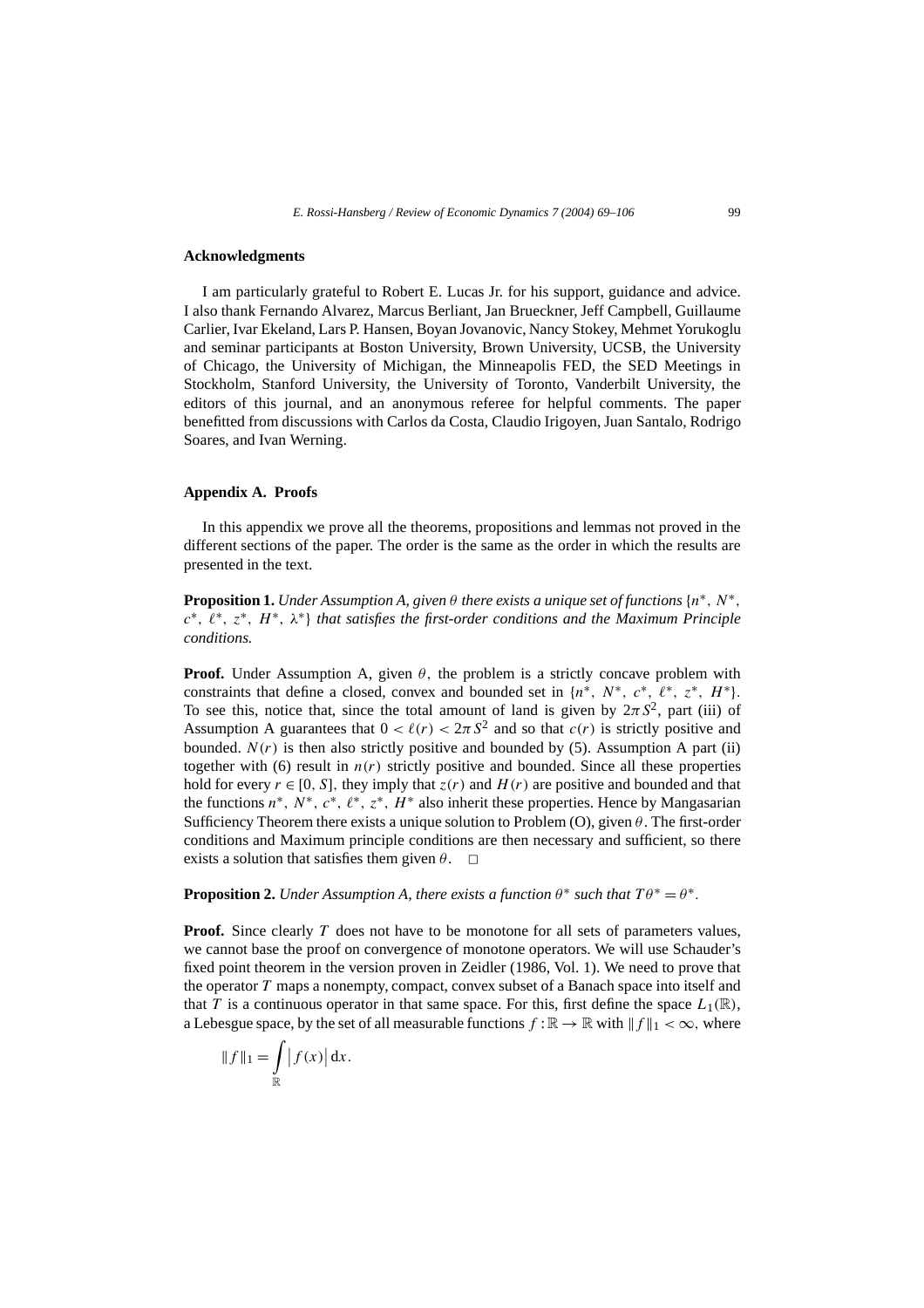Zeidler (1986, Vol. 1) provides a proof that  $L_1(\mathbb{R})$  is a Banach space, since clearly there are two functions, elements of  $L_1(\mathbb{R})$ , that differ only by a set of measure 0. Next, define *M* as the set of all measurable functions  $f:[0, S] \rightarrow [0, 1]$  with bounded variation. Since  $|| f ||_1 < S < \infty$ ,  $M \subset L_1(\mathbb{R})$ , M is bounded and M is clearly nonempty. To show that *M* is convex, notice that for  $f_1, f_2 \in M$  and  $\alpha, \beta \in [0, 1]$  with  $\alpha + \beta = 1$ ,  $0 < \alpha f_1(x) + \beta f_2(x) \equiv f_3(x) < 1$ , all  $x \in [0, S]$ . Thus, since the set of bounded variation functions on a given interval is a linear space (see, for example, Kolmogorov and Fomin, 1975),  $f_3$  ∈ *M*.

We now prove that *M* is a compact subset of  $L_1(\mathbb{R})$ . For this we use the compactness theorem of Riesz–Kolmogorov (see Zeidler, 1986, Vol. 2B). The theorem states that a bounded subset of  $L_1(\mathbb{R})$  (say M) is relatively compact if and only if it is 1-mean continuous, i.e., for each  $\varepsilon > 0$ , there exists a  $\vartheta(\varepsilon) > 0$  such that

$$
\sup_{u\in M}\int_{\mathbb{R}}\left|u(x+h)-u(x)\right|\mathrm{d}x<\varepsilon,
$$

provided  $|h| < \vartheta(\varepsilon)$ . We set  $u(x) = 0$  outside *S*.

We have shown that *M* is a bounded subset of  $L_1(\mathbb{R})$ . Notice that if the function *u* that achieves the supremum is continuous, the condition is trivially satisfied. Without loss of generality assume that the function *u* that achieves the supremum is an indicator function. Then, if the number of discontinuity points in *u* is finite (say  $D < \infty$ ),

$$
\sup_{u \in M} \int_{\mathbb{R}} |u(x+h) - u(x)| dx \le hD < \varepsilon
$$

for  $h < \varepsilon/D$ . If the number of discontinuity points is infinite, then the set  $S^D$  at which  $|u(x+h)-u(x)|=1$  is of measure 0 since *u* has finite variation by Assumption A, part (v). Hence *M* is relatively compact. Since both [0*, S*] and [0*,* 1] are closed intervals, and lot sizes are bounded below by Assumption A, part (v), the set *M* is also closed and hence *M* is compact.

 $T: M \to M$ , follows from the definition of *T* and the fact that if  $\theta$  has bounded variation,  $\lambda$  and *T* are continuous and have bounded variation, which implies that  $T\theta$  has bounded variation. Thus, the first set of conditions has been proven.

We now turn to the proof that *T* is a continuous operator in  $\|\cdot\|_1$ . That is, we need to prove that if a sequence  $\{\theta_i\}_{i=1}^{\infty}$  is such that

$$
\lim_{i \to \infty} \int_{0}^{S} |\theta_i(r) - \theta(r)| dr = 0,
$$

it implies that

$$
\lim_{i \to \infty} \int_{0}^{S} |T \theta_i(r) - T \theta(r)| \, dr = 0.
$$

In particular, because of the definition of *T*, we need to show that if  $\theta_i(r) \to \theta(r)$  in  $\|\cdot\|_1$ ,  $\lambda(\cdot;\theta_i) \to \lambda(\cdot;\theta)$  and  $t(\cdot;\theta_i) \to t(\cdot;\theta)$  where this convergence can be in the supnorm ( $\|\cdot\|$ ), (here we use a notation that emphasizes the dependence on the function  $\theta$ ).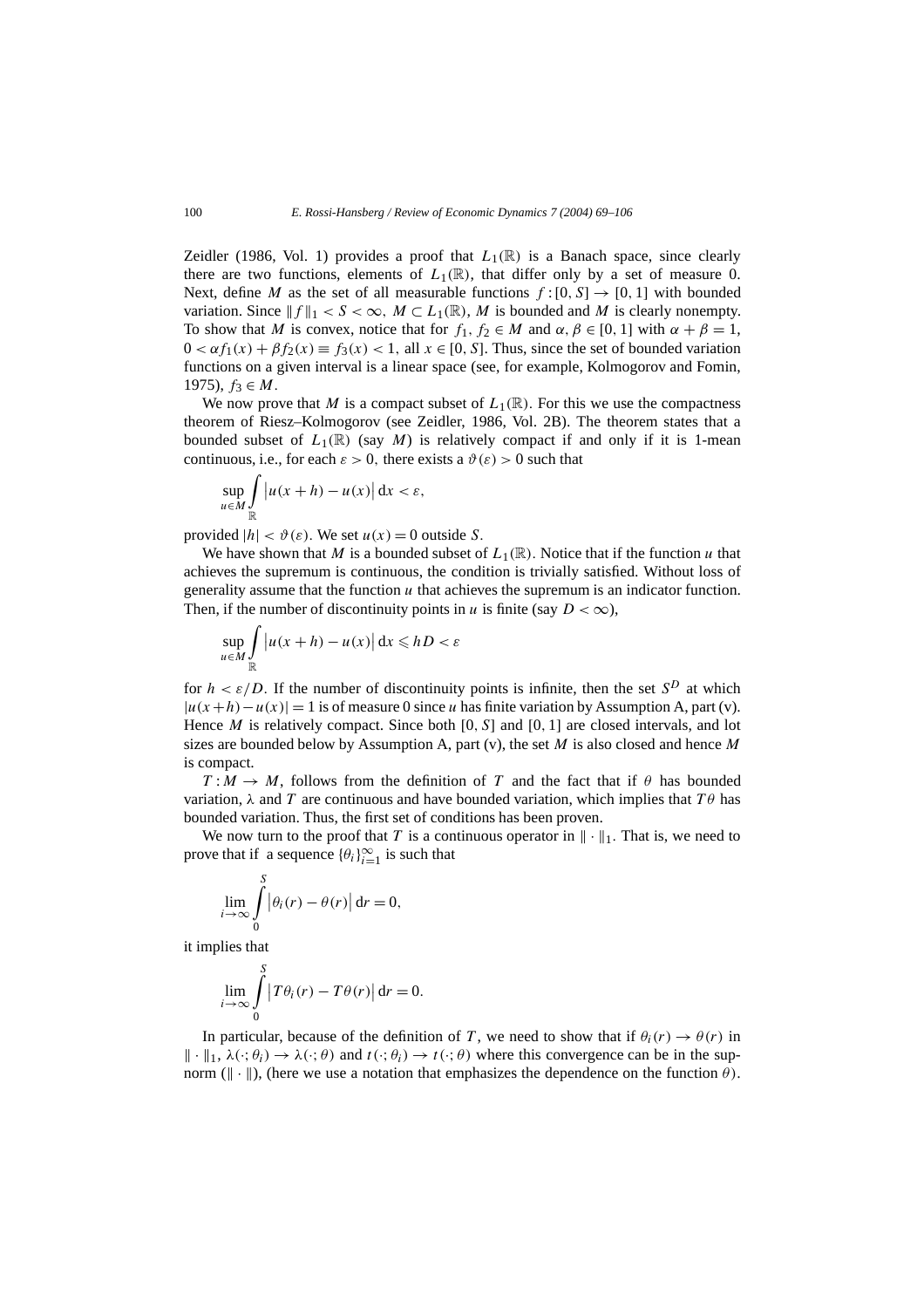That is, we need to show that  $\lambda$  and t are continuous in  $\theta$  in  $\|\cdot\|$ . To show that this is sufficient, notice that if this is the case,  $t - \lambda$  will be continuous and hence an indicator function that is equal to 1 for *r*'s such that  $t(r) - \lambda(r) \ge 0$  and equal to 0 for *r*'s such that  $t(r) - \lambda(r) > 0$  will be continuous in  $\|\cdot\|_1$ . This, since the *r*'s such that  $t(r) - \lambda(r) = 0$ will change continuously with *θ.*

Showing that  $\lambda$  and *t* are continuous in  $\theta$  is equivalent to showing that the system of first-order and Maximum Principle conditions for  $\theta_i$  converge to the system for  $\theta$  in the sup-norm. We will do that by showing that all the terms that involve  $\theta$  in the system converge.  $\theta$  appears in three terms in the system, we will analyze each term in turn. For the first term,

$$
\left\| \int_{0}^{S} s\theta_{i}(s)g'(z(s;\theta_{i}))f(n(s;\theta_{i}))\varphi(s,r) ds \right\|
$$
  
\n
$$
- \int_{0}^{S} s\theta(s)g'(z(s;\theta))f(n(s;\theta))\varphi(s,r) ds \right\|
$$
  
\n
$$
\leq S2\pi \delta \max_{s \in S} [g'(\max[z(s;\theta_{i}), z(s;\theta)])f(\max[n(s;\theta_{i}), n(s;\theta)])]
$$
  
\n
$$
\times \left\| \int_{0}^{S} [\theta_{i}(s) - \theta(s)] ds \right\|
$$
  
\n
$$
\leq S2\pi \delta \max_{s \in S} [g'(\max[z(s;\theta_{i}), z(s;\theta)]) f(\max[n(s;\theta_{i}), n(s;\theta)])]
$$
  
\n
$$
\times \int_{0}^{S} |\theta_{i}(s) - \theta(s)| ds,
$$

where we are using the fact that for every  $\theta \in M$ ,  $z(s; \theta)$  and  $n(s; \theta)$  are finite (see the proof of Proposition 1), that  $\varphi(s, r) \in [0, 2\pi \delta]$  and  $s \leq S$ .

For the second term,

$$
\left\| \int_{0}^{S} \varphi(r, s) s \theta_{i}(s) n(s; \theta_{i}) ds - \int_{0}^{S} \varphi(r, s) s \theta(s) n(s; \theta) ds \right\|
$$
  

$$
\leq S2\pi \delta \max[n(s; \theta_{i}), n(s; \theta)] \left\| \int_{0}^{S} [\theta_{i}(s) - \theta(s)] ds \right\|
$$
  

$$
\leq S2\pi \delta \max[n(s; \theta_{i}), n(s; \theta)] \int_{0}^{S} |\theta_{i}(s) - \theta(s)| ds.
$$

For the third term, notice that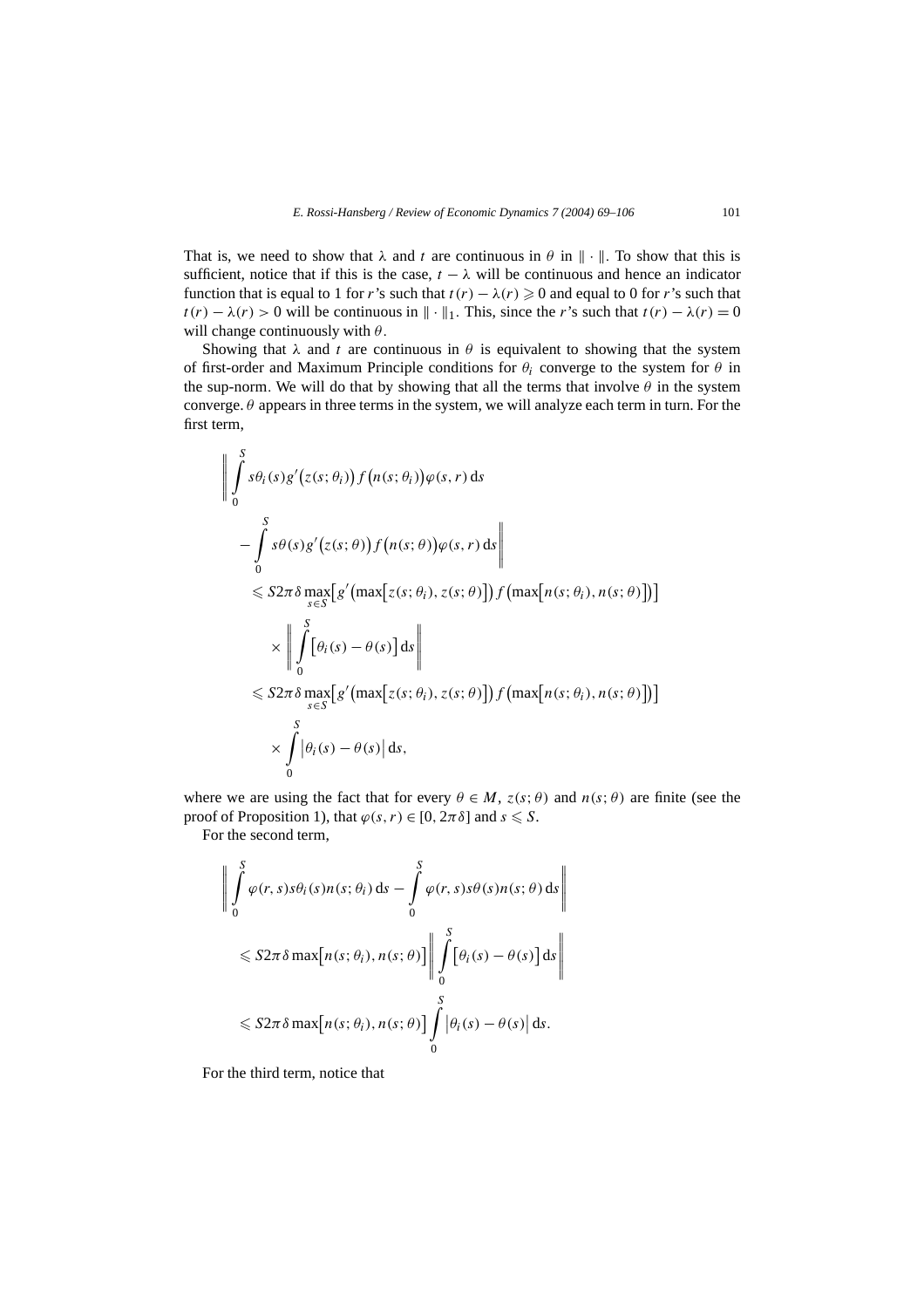$$
\sup_{s \in [0,S]} \left| 2\pi s \left[ \theta_i(s) n(s; \theta_i) + \left( 1 - \theta_i(s) \right) N(s; \theta_i) \right] \right|
$$
  
- 
$$
2\pi s \left[ \theta_i(s) n(s; \theta) + \left( 1 - \theta_i(s) \right) N(s; \theta_i) \right] \right|
$$
  

$$
\leq 2\pi s \sup_{s \in [0,S]} \max \left[ n(s; \theta_i) - n(s; \theta), N(s; \theta_i) - N(s; \theta) \right],
$$

which does not involve  $\theta_i$  or  $\theta$  explicitly. So since the other two terms converge, *n* and *N* are continuous functions of  $\theta$ , and so the term above can be made arbitrarily small by choice of *i*. Hence *t* and  $\lambda$  are continuous functions of  $\theta$  and so by the argument above, *T* is a continuous operator. Schauder's fixed point theorem yields the result.  $\Box$ 

**Proposition 3.** *Under Assumption A, there exists a set of functions*  $\{\theta^*, n^*, N^*, c^*, \ell^*, z^*, \theta^*, z^*\}$ *H*∗*, λ*∗} *that satisfies the first-order conditions, the Maximum Principle conditions and*  $T\theta^* = \theta^*$ .

**Proof.** By Proposition 1, there exists a unique solution that satisfies the first-order and Maximum Principle conditions given  $\theta$ . Proposition 2 shows the existence of a  $\theta^*$  such that  $T\theta^* = \theta^*$ . Hence there exists a set of functions  $\{\theta^*, n^*, N^*, c^*, \ell^*, z^*, H^*, \lambda^*\}$  that satisfies all the necessary conditions for a maximum.  $\Box$ 

**Theorem 1.** *Under Assumption A, the optimal land use structure has no mixed areas. That is*  $\theta^*(r) \in \{0, 1\}$ , *except for sets with zero Lebesgue measure in* [0*, S*].

Proof. For a mixed sector, we need

$$
H(r) = 0, \qquad \theta(r)n(r) - (1 - \theta(r))N(r) = 0, \quad \text{and} \quad t(r) = \lambda(r).
$$

For any  $r > 0$  and  $\varepsilon > 0$  such that  $H(r - \varepsilon) \neq 0$ , given the value of  $\lambda(r)$  and the value of  $\chi(r)$ , plus the first-order condition with respect to  $n(r)$  and  $N(r)$ , the system is overidentified  $(\lambda(r))$  follows one of the differential equations given by the Maximum Principle). The reason is that we are imposing two extra conditions,  $H(r) = 0$  and  $t(r) = \lambda(r)$ . The third,  $\theta(r)n(r) - (1 - \theta(r))N(r) = 0$  determines  $\theta(r)$ . One condition could be satisfied by determining the value  $\lambda(0)$  but we are still left with one condition. This equation can be satisfied *only* for a given value of  $\lambda(r)$  and  $\chi(r)$ , which implies that except for sets of measure zero in the parameter space,  $t(r) = \lambda(r)$  or  $H(r) = 0$  cannot be satisfied and so mixed areas cannot be part of the solution. Notice that the argument above holds *only* for mixed areas with positive Lebesgue measure, since for sets with zero Lebesgue measure  $\theta(r)n(r)$  − (1 −  $\theta(r)$ ) $N(r)$  = 0 does not have to hold and so we loose one of the equations.

There is a special case we still need to analyze. Since  $H(0) = 0$ , by (6), it could be the case that we start with a mixed area. Suppose that *r* is a mixed area, in order for the three conditions above to hold,  $\lambda(r)$  will be determined by  $\lambda(r) = t(r)$ .  $\theta(r)$  is then given by

$$
\theta(r) = \frac{N(r)}{N(r) + n(r)}.
$$

Notice that if  $\lambda(r) = t(r)$ , the value of  $\bar{L}(r, \theta(r) = 1) = \bar{L}(r, \theta(r) = 0)$  where  $\bar{L}$  is the Lagrangian evaluated at the maximizing values of  $n, N, z, c, \lambda$  and *H* given  $\theta$ .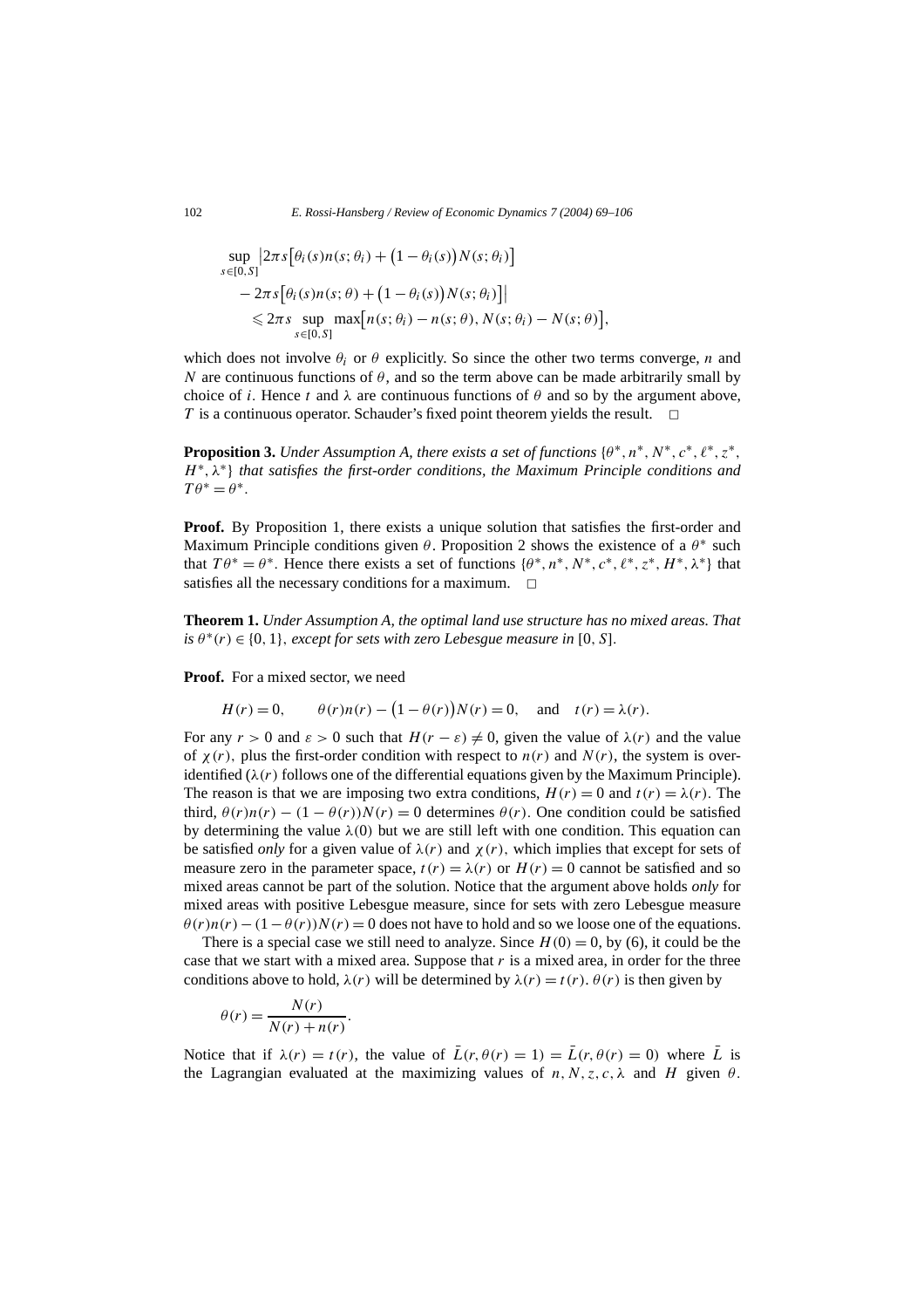Differentiating  $\lambda(r) = t(r)$  with respect to  $\theta(r)$  we obtain (omitting the dependence on *r* in the notation)

$$
\frac{\partial^2 \bar{L}(r,\theta(r))}{\partial \theta(r)^2} = g'(z)f(n)\frac{\partial z}{\partial \theta} + n\frac{\partial \bar{\chi}}{\partial \theta},
$$

where  $\bar{\chi} = \chi/n$  and we used the first-order conditions to simplify the term. Differentiating the first-order condition with respect to *n* we obtain

$$
g'(z)f'(n)\frac{\partial z}{\partial \theta} + g(z)f''(n)\frac{\partial n}{\partial \theta} + \frac{\partial \bar{\chi}}{\partial \theta} = 0,
$$
\n(A.1)

and substituting for  $\frac{\partial \bar{\chi}}{\partial \theta}$  in the equation above we obtain that

$$
\frac{\partial^2 \bar{L}(r,\theta(r))}{\partial \theta(r)^2} = g'(z)f(n)\bigg[\bar{k}\bigg(n+\theta\frac{\partial n}{\partial \theta}\bigg)\bigg][f(n) - nf'(n)\bigg] - g(z)f''(n)n\frac{\partial n}{\partial \theta}.
$$

Where we used the fact that

$$
\frac{\partial z}{\partial \theta} = \left[ \bar{k} \left( n + \theta \frac{\partial n}{\partial \theta} \right) \right],\tag{A.2}
$$

where  $\bar{k}$  is a non-negative and continuous function of *r*, with  $\bar{k}(0) = 0$ . Notice that by Assumption A, *f* is strictly concave function and so the Lagrangian is a strictly convex function of *θ* if

$$
\frac{\partial n}{\partial \theta} > 0.
$$

Notice that since  $\bar{L}(r, \theta(r) = 1) = \bar{L}(r, \theta(r) = 0)$ , this implies that

$$
\bar{L}(r, \theta = 0, 1) > \bar{L}(r, \bar{\theta}) \quad \text{for all } \bar{\theta} \in (0, 1).
$$

So the maximum of the Lagrangian is attained when  $\theta = 0$  or 1, a contradiction with the assumption that *r* was a mixed area. This, together with the first part of the proof, yields the result.

We still need to prove that *∂n/∂θ >* 0*.* For this notice that

$$
\frac{\partial \bar{\chi}}{\partial \theta} = \bar{k} \bigg[ \theta g''(z) f(n) \frac{\partial z}{\partial \theta} + g'(z) f(n) + \theta g'(z) f'(z) \frac{\partial n}{\partial \theta} \bigg].
$$

Substituting this in  $(A.1)$  and using  $(A.2)$ , we get

$$
\frac{\partial n}{\partial \theta} = \frac{\bar{k}[g'(z)f(n) + \bar{k}\theta g''(z)f(n)n]}{-[\theta^2 \bar{k}^2 g''(z)f(n) + 2\theta \bar{k}g'(z)f'(n) + g(z)f''(z)]}
$$

Notice that the term in brackets in the denominator is the quadratic form of the Hessian and by Assumption A is negative. Hence

*.*

$$
\frac{\partial n}{\partial \theta} > 0 \quad \text{if } g'(z) > -\bar{k}\theta g''(z)n.
$$

Since  $\bar{k}(0) = 0$  and  $\bar{k}$  is continuous, for *r* sufficiently close to 0 the condition above is satisfied. So it cannot be the case that we have a mixed area of positive Lebesgue measure at the center.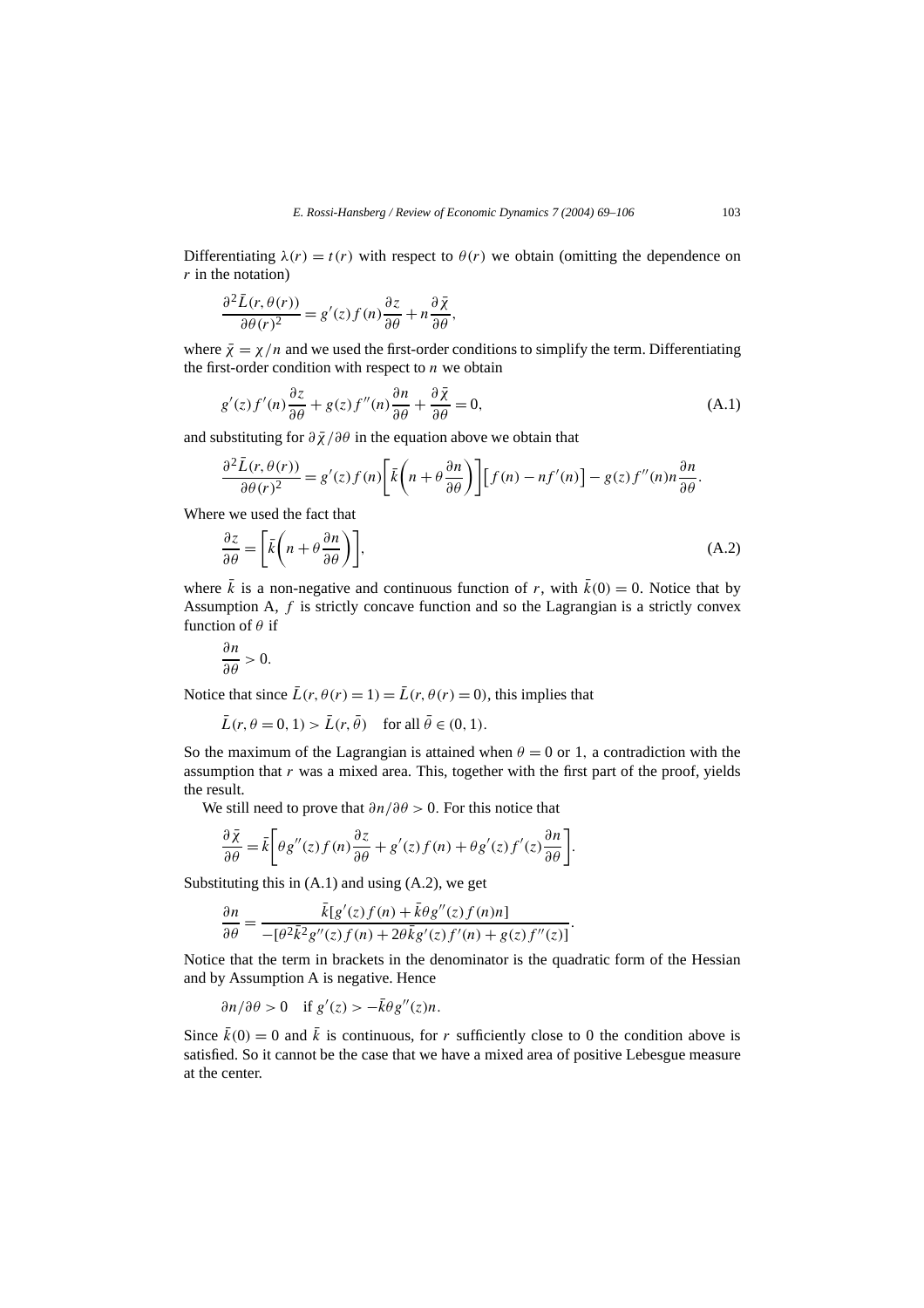Notice that if  $g(\cdot)$  is constant,  $\partial n/\partial \theta = 0$  for all  $\theta \in [0, 1]$  and if  $g(\cdot)$  is linear then the condition above is clearly satisfied since  $g''(z) = 0$ . A remark is that in the equilibrium case in LRH since the agents do not control *z*,  $\partial^2 \bar{L}(r, \theta(r))/\partial \theta(r)^2 = 0$  and so mixed areas are possible.  $\square$ 

**Proposition 4.** *Under Assumption A, there exists a set of functions*  $\{\theta^*, n^*, N^*, c^*, \ell^*, \ell^*\}$ *z*∗*, H*∗*, λ*∗} *that solves Problem* (*O*)*.*

**Proof.** We use relaxation theory to prove the Theorem (see Ekeland and Turnbull, 1983). Let  $\hat{L}(r, \theta(r), \lambda(r))$  be the Lagrangian defined in Section 2.2 once we substitute the functions *n*, *N*, *c*,  $\ell$ , *z*, and *H* all as functions of  $\theta$  and  $\lambda$ . The existence and uniqueness of these functions is proven in Proposition 1. Let

$$
\tilde{L}(r, \theta(r), \lambda(r)) \equiv \min_{f:[0, S] \times [0, 1] \times \mathbb{R} \to \mathbb{R}} \sup |f(r, \theta(r), \lambda(r)) - \hat{L}(r, \theta(r), \lambda(r))|
$$
  
s.t.  $f(r, \theta(r), \lambda(r)) \ge \tilde{L}(r, \theta(r), \lambda(r))$  and  $f(r, \cdot, \lambda(r))$  concave.

Then

 $\{x: x \in [0, \tilde{L}(r, \theta(r), \lambda(r))]$  for some  $r \in [0, S]$ 

is the convex hull of

$$
\{x: x \in [0, \hat{L}(r, \theta(r), \lambda(r))] \text{ for some } r \in [0, S] \}.
$$

Hence, for every *r*, there exists a  $\tilde{\theta}(r)$  (maybe many) such that

 $\tilde{\theta}(r) = \arg\max \tilde{L}(r, \theta, \lambda(r)).$ 

*θ*

Define

$$
\hat{\theta}(r) = \underset{\theta}{\operatorname{argmax}} \hat{L}(r, \theta, \lambda(r)).
$$

We need to show that for almost every  $r, \tilde{\theta}(r) = \hat{\theta}(r)$ , since then

$$
\int_{0}^{S} \tilde{L}(r, \tilde{\theta}(r), \lambda(r)) dr = \int_{0}^{S} \hat{L}(r, \hat{\theta}(r), \lambda(r)) dr,
$$
\n(A.3)

and so  $\tilde{\theta}(r)$  is a solution to Problem (O).

If  $\hat{L}(r, 1, \lambda(r)) \neq \hat{L}(r, 0, \lambda(r))$ , then  $\tilde{L}(r, \theta, \lambda(r)) = \hat{L}(r, \theta, \lambda(r))$  and so  $\tilde{\theta}(r) = \hat{\theta}(r)$ . When  $\hat{L}(r, 1, \lambda(r)) = \hat{L}(r, 0, \lambda(r))$  and so  $\tilde{L}(r, 1, \lambda(r)) - \tilde{L}(r, 0, \lambda(r))$ , the problem may arise. It then implies that  $\hat{\theta}(r) \subseteq [0, 1]$  and may be a set with positive length. Hence, it may be the case that  $\tilde{\theta}(r) \neq \hat{\theta}(r)$ . This is a problem if  $\hat{L}(r, 1, \lambda(r)) = \hat{L}(r, 0, \lambda(r))$  for some set of positive Lebesgue measure since then  $\hat{\lambda}(s) \neq \tilde{\lambda}(s)$ ,  $s > r$ , which results in  $\hat{\theta}(s) \neq \hat{\theta}(s)$  for all  $s > r$  (where  $\hat{\lambda}(\cdot)$  and  $\tilde{\lambda}(\cdot)$  are the functions resulting from  $\hat{\theta}(\cdot)$  and  $\tilde{\theta}(\cdot)$ respectively). But since we showed in Theorem 1 that  $\hat{L}(r, 1, \lambda(r)) = \hat{L}(r, 0, \lambda(r))$  only for sets of zero Lebesgue measure,  $\hat{\theta}(r) \neq \hat{\theta}(r)$  only for sets of zero Lebesgue measure and so  $\tilde{L}(r, \tilde{\theta}(r), \lambda(r)) \neq \hat{L}(r, \hat{\theta}(r), \lambda(r))$  only for these sets. This implies that the equality in  $(A.3)$  is satisfied.  $\square$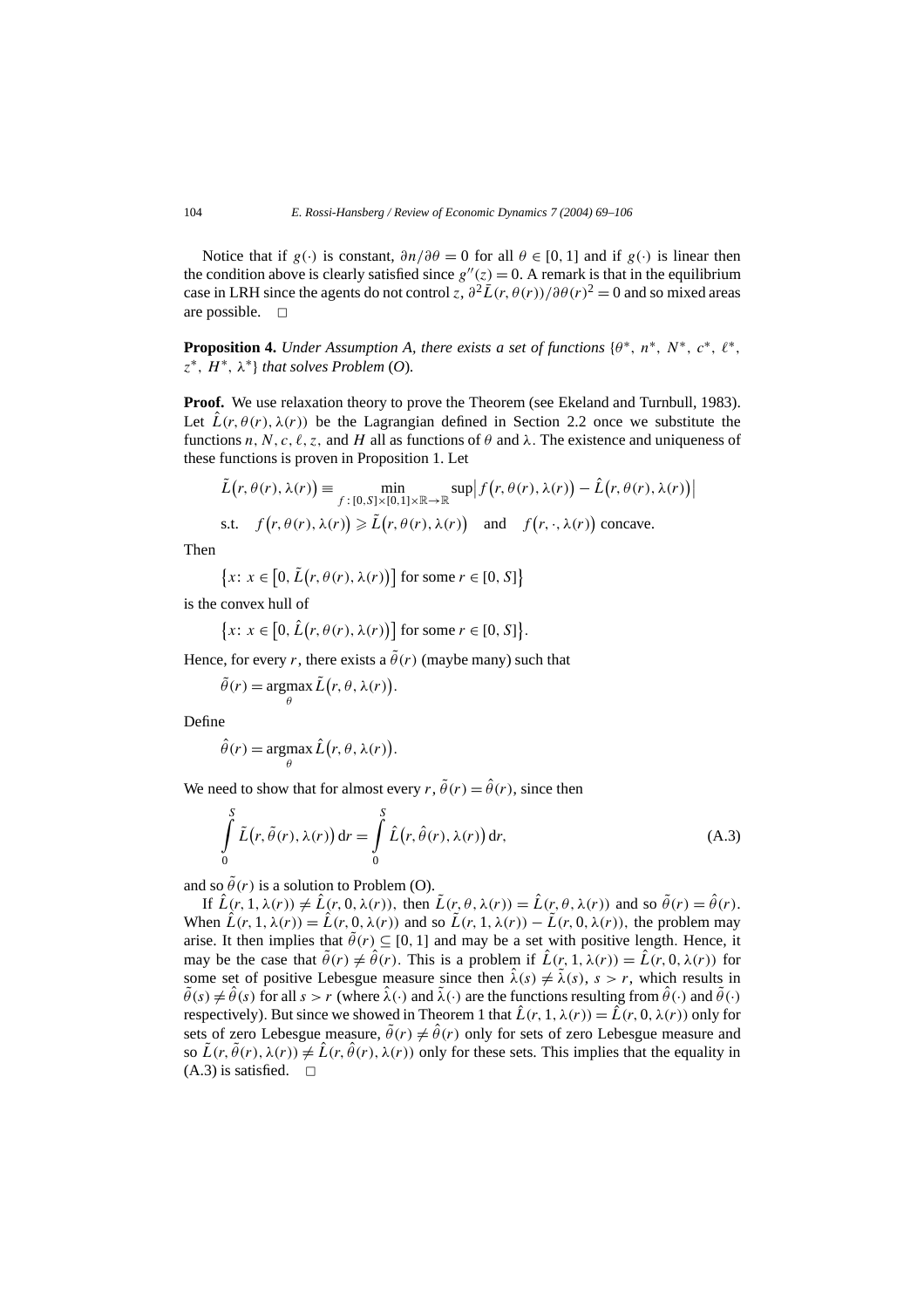**Lemma 1.** *If U,f and g are Cobb–Douglas as specified above,*

 $\alpha, \beta, \gamma > 0, \qquad \beta, \alpha < 1, \quad and \quad 1 - \alpha > \gamma,$ 

*then Assumption A is satisfied.*

**Proof.** The result is obvious except for part (ii). We need to show that

$$
\left[\int_{0}^{S} \varphi(r,s)s\theta(s)n(s) \,ds\right]^{ \gamma} n(r)^{\alpha} \quad \text{is concave in } n
$$

for any *θ.* First notice that

$$
z(r) = \int_{0}^{S} \varphi(r, s)s \theta(s) n(s) ds \text{ is linear in } n.
$$

So we need to show that

 $Y(z, n) \equiv z^{\gamma} n^{\alpha}$  is concave in *z* and *n*.

The second and cross derivatives are given by:

$$
\frac{\partial^2 Y(z,n)}{\partial z^2} = \gamma(\gamma - 1)z^{\gamma - 2}n^{\alpha} < 0, \qquad \frac{\partial^2 Y(z,n)}{\partial n^2} = \alpha(\alpha - 1)z^{\gamma}n^{\alpha - 2} < 0,
$$
  

$$
\frac{\partial^2 Y(z,n)}{\partial n \partial z} = \alpha \gamma z^{\gamma - 1}n^{\alpha - 1} > 0.
$$

The determinant of the Hessian is then given by

$$
\gamma(\gamma - 1)\alpha(\alpha - 1)z^{2\gamma - 2}n^{2\alpha - 2} - \alpha^2 \gamma^2 z^{2\gamma - 2}n^{2\alpha - 21} = z^{2\gamma - 2}n^{2\alpha - 2}(\gamma(\gamma - 1)\alpha(\alpha - 1) - \alpha^2 \gamma^2) = z^{2\gamma - 2}n^{2\alpha - 2}\alpha\gamma(-\gamma - \alpha + 1) > 0.
$$

Hence the determinant of the first minor is negative and the determinant of the second is positive under the assumptions on  $\alpha$  and  $\gamma$  in the statement. This implies that  $Y(z, n)$  is concave in *n* and *z* and so part (ii) of Assumption A is satisfied.  $\Box$ 

#### **References**

Anas, A., Arnott, R., Small, K., 1998. Urban spatial structure. Journal of Economic Literature 36, 1426–1464.

- Anas, A., Xu, R., 1999. Congestion, land use, and job dispersion: a general equilibrium model. Journal of Urban Economics 45, 451–473.
- Berliant, M., Peng, S., Wang, P., 2002. Production externalities and urban configuration. Journal of Economic Theory 104, 275–303.

Borukhov, E., Hochman, O., 1977. Optimum and market equilibrium in a model of a city without a predetermined center. Environment and Planning A 9, 849–856.

Caselli, F., Coleman II, W., 2001. The US structural transformation and regional convergence: a reinterpretation. Journal of Political Economy 109, 584–616.

Ciccone, A., Hall, R., 1996. Productivity and the density of economic activity. American Economic Review 86, 54–70.